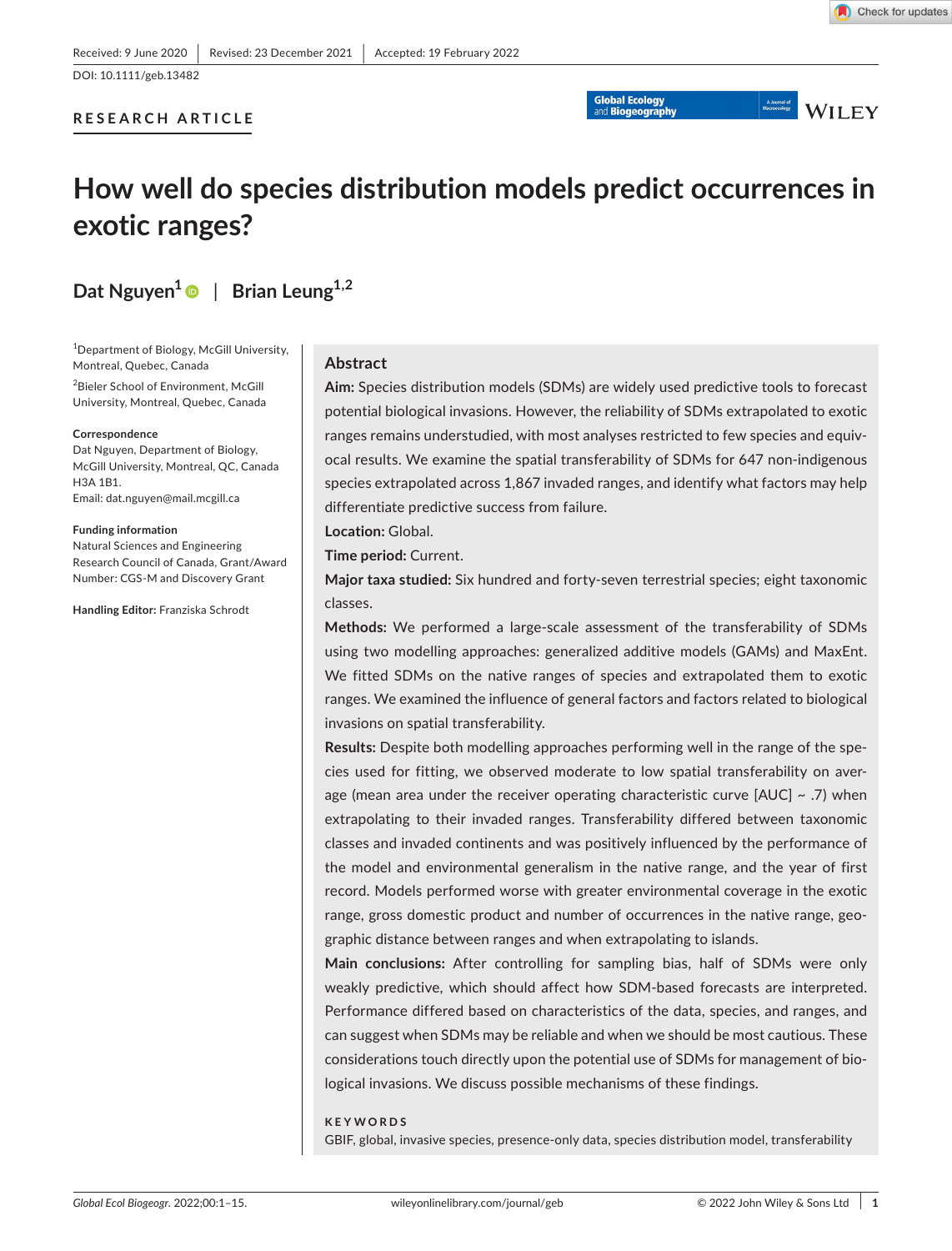# **2 <sup>|</sup>**  NGUYEN and LEUNG

# **1**  | **INTRODUCTION**

Predicting species distributions within exotic ranges is critical to manage biological invasions (Elith, 2017) due to their severe effect on biodiversity (Bellard et al., 2016) and economic loss (Bradshaw et al., 2016). Given the increasing availability of large databases, species distribution models (SDMs) have become the tool of choice for prediction (e.g., Lozier & Mills, 2011).

The challenges of developing SDMs as predictive tools have been summarized in recent publications (Sequeira et al., 2018; Werkowska et al., 2017; Yates et al., 2018), noting that the transferability of SDMs is largely unknown, within both spatial and temporal contexts. Our focus is on the former, where most direct analyses of spatial transferability to exotic ranges have been restricted to few species or taxonomic groups [e.g., Beaumont et al. (2009) examined three plant species; Goncalves et al. (2014) examined one plant species; Peterson et al. (2003) examined four plant species; Hill et al. (2017) examined 22 insect species]. Moreover, there has been a lack of consensus on whether SDMs are transferable, as studies have had varying success in extrapolating across time and space (e.g., Beaumont et al., 2009; Goncalves et al., 2014; Morán-Ordóñez et al., 2017; Petitpierre et al., 2012), the latter of which is relevant for the prediction of biological invasions. Recent advances have been made by Liu et al. (2020), using meta-analyses for 235 invasive species, and found poor overall spatial transferability. However, SDMs vary widely in how they are constructed. For example, presence-only records can be heavily affected by non-random sampling, where the majority of studies using such data likely suffer from sampling biases, and rarely control for these concerns (Yackulic et al., 2013). Whether these accurately measure transferability is therefore unclear. Likewise, model building and quality control vary between studies (e.g., criteria for inclusion of data points), making comparability difficult. Thus, building many SDMs with consistent formulations would be useful to provide the most rigorous analysis of transferability possible.

Comparability across SDMs is particularly important when identifying factors that may influence model transferability. Putative factors include: habitat-generalist species, which may lead to poorer transferability as they may not be constrained by the environmental factors considered (Brotons et al., 2007), taxonomic groups given differences in biological traits (Urban et al., 2016; Yates et al., 2018), data quality (Yates et al., 2018), model complexity (Werkowska et al., 2017), statistical approach (Yates et al., 2018), stochasticity given small sample sizes (Yates et al., 2018), and the choice of predictors (Petitpierre et al., 2017).

Beyond these general issues, some factors may be particularly relevant for biological invasions. Species may still be spreading within their introduced range (Václavík & Meentemeyer, 2011), violating the underlying assumption of SDMs that species are in equilibrium (Araújo & Peterson, 2012; Guisan & Thuiller, 2005). As the invasion progresses, species spread to a greater fraction of suitable sites (i.e., 'exposure'). Thus, we predict that older invasions, which should have higher exposure, should be closer to equilibrium and show stronger SDM performance (Leung et al., 2012; Runquist

et al., 2019). Analogously, exposure should increase with propagule pressure (the frequency of introduction events and number of individuals introduced, potentially to multiple locations within an invaded range; Lockwood et al., 2005). Higher trade should transport more organisms to a greater number of locations, allowing greater opportunity to spread within a range. Thus, we predicted a positive relationship between transferability and macro-economic metrics such as gross domestic product (GDP) of native and exotic regions, which have both been shown to jointly determine trade and thus propagule pressure between source and destination countries (Sardain et al., 2019).

Non-analogous environments could also affect transferability, if models fitted on truncated curves fail to predict species responses to new conditions (Yates et al., 2018). This is particularly relevant as invasive species are introduced to disjoint ranges. Thus, we predicted a positive relationship between transferability and environmental similarity between native and exotic ranges. Likewise, we predicted an inverse relationship between spatial transferability and geographic distance, given increasing environmental, biotic, or human differences. Finally, we also hypothesized lower transferability to islands. Islands differ from mainland areas by higher levels of endemism, lower species richness and restricted land areas (Kier et al., 2009), suggesting non-analogous conditions. Moreover, impacts often differ between island and mainland invasions (Spatz et al., 2017), suggesting ecological differences at play. Identifying which locations (e.g., islands or mainlands), types of species (e.g., generalists or specialists) and conditions (e.g., non-analogous environments) where SDMs may be reliable would provide critical information for conservation purposes in invasion biology (Werkowska et al., 2017).

The objectives of this study were to (a) evaluate the capacity of SDMs to predict species distribution when extrapolated to exotic ranges, and (b) identify factors that may influence model transferability. We constructed SDMs on the native range of 647 terrestrial species across 8 taxonomic classes and analysed model transferability to exotic ranges. We provided the most systematic (controlling for issues such as sampling bias and quality control) and extensive analysis of native to exotic range transferability to date (extrapolating to 1,867 exotic ranges), and identified several predictors of transferability, relevant for invasive species management.

# **2**  | **METHODS**

To assess the transferability of SDMs, we fitted models for species on their native range and extrapolated them to their exotic ranges (Figure 1). Background sites were sampled using the 'target-group background' approach (TGB; Phillips et al., 2009) within ranges to account for biases associated with presence-only data. We assessed the transferability of SDMs to invaded ranges in terms of discriminatory power and examined several potential predictors of model success (Table 1). All analyses were performed in R (R Core Team, 2019). Descriptions of the datasets used are provided in Supporting Information Table S1.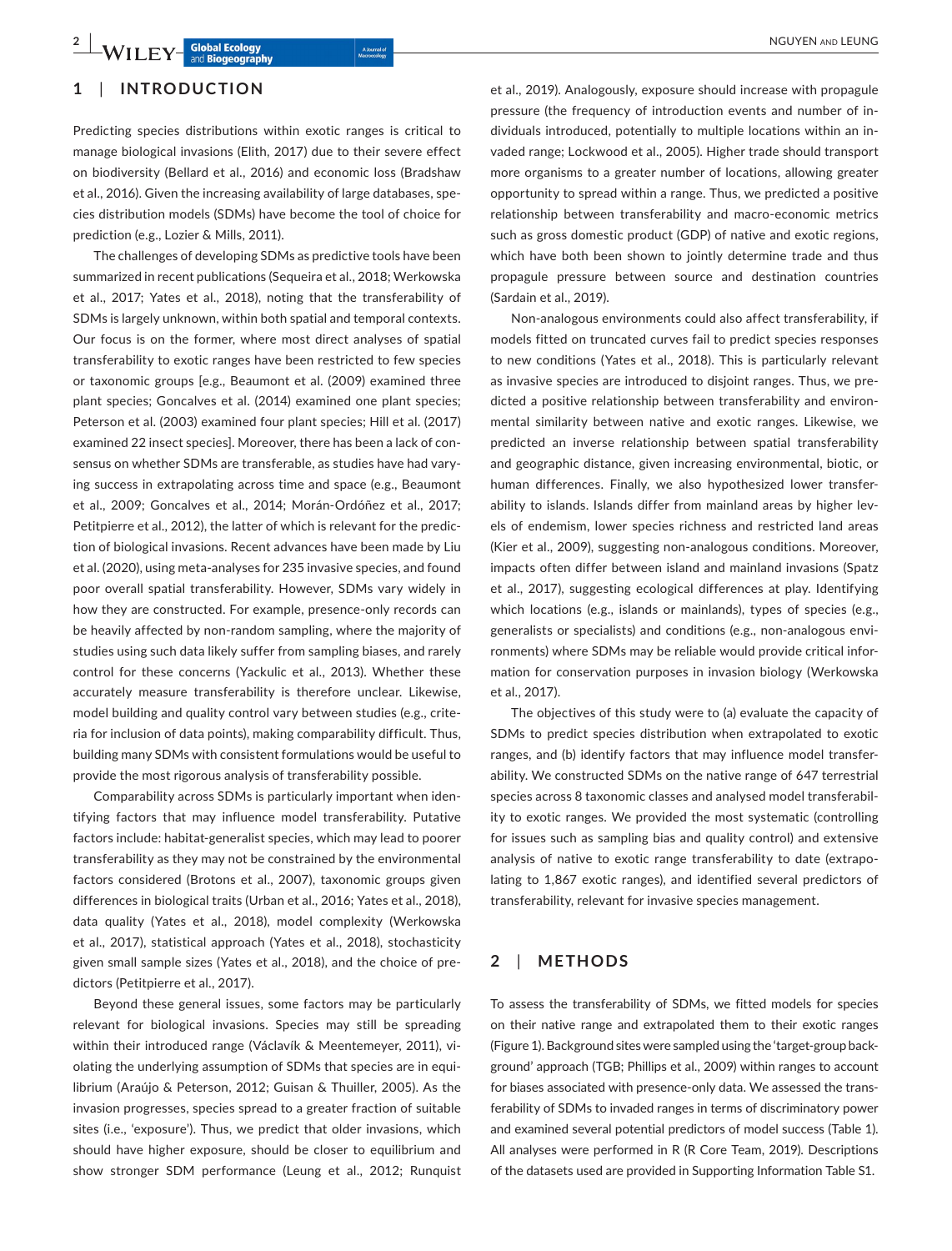

**FIGURE 1** Flow chart outlining the analyses performed in the study. AUC, area under the receiver operating characteristic curve; LMM, linear mixed-effects model; SDM, species distribution model

# **2.1**  | **Environmental data**

We included environmental predictors that are available globally and frequently used in SDM literature. We used bioclimatic variables from WorldClim version 2 at 2.5-arcmin resolution (~ 5-km grid size; Fick & Hijmans, 2017). We included three variables in addition to the bioclimatic predictors: elevation and terrain ruggedness index (TRI; Riley et al., 1999) at 2.5-arcmin resolution, and maximum annual normalized difference vegetation index (NDVI) at 3-arcmin resolution. Elevation and topography have been shown to drive many ecological processes affecting species distributions (Wang et al., 2017). TRI is a measure of topographic heterogeneity calculated as the mean elevation difference between neighbouring cells within the gridded data (using the 'terrain' function in the 'raster'

package; Hijmans et al., 2015), which may reflect the number of available habitats as they vary across elevations (Riley et al., 1999). NDVI is an index of vegetation cover ('greenness') that has been used as surrogate for habitat quality (Pettorelli et al., 2011) and land cover changes (Lunetta et al., 2006). We calculated NDVI as the maximum values across months within a year for a given cell, averaged across all available years (2000 to 2020). Topographic and vegetation predictors are globally available and have been widely used in SDMs (Morán-Ordóñez et al., 2017; Wen et al., 2015). Elevation data were downloaded from WorldClim (Fick & Hijmans, 2017), and Moderate Resolution Imaging Spectroradiometer (MODIS) NDVI data were downloaded through National Aeronautics and Space Administration (NASA) Land Processes Distributed Active Archive Center (Didan, 2015).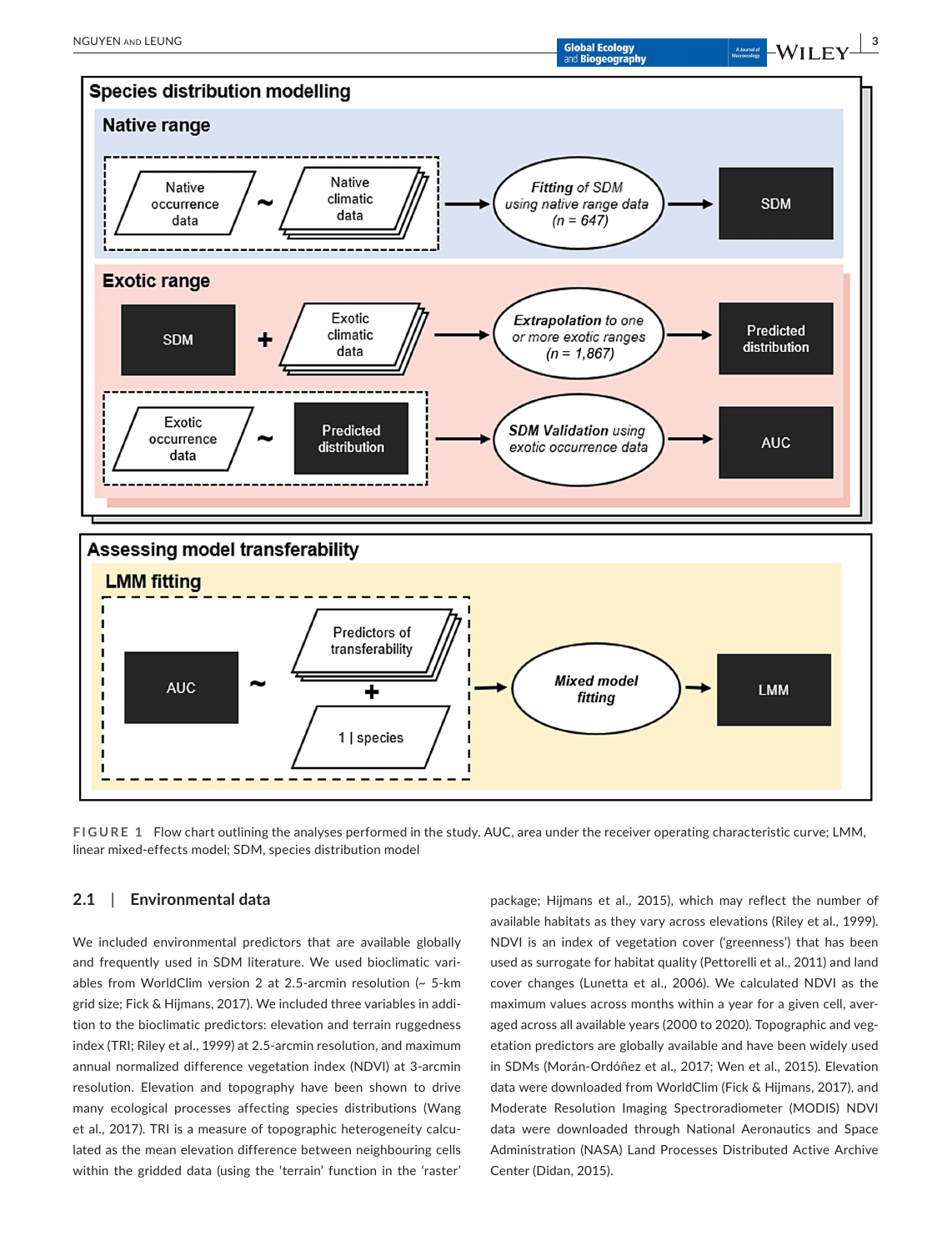**TABLE 1** Full list of variables and acronyms used to predict the transferability of species distribution models (SDMs), with a description of how the factors were generated. Rationale for why each factor may influence SDM transferability is provided for each factor, with sources. Variables marked with an asterisk (\*) denote factors generated for both the native and exotic ranges

| Variable (acronym)                                         | <b>Description</b>                                                                                                                                                 | Rationale                                                                                                                                                                                                                                                                 |
|------------------------------------------------------------|--------------------------------------------------------------------------------------------------------------------------------------------------------------------|---------------------------------------------------------------------------------------------------------------------------------------------------------------------------------------------------------------------------------------------------------------------------|
| AUC, native (NAUC)                                         | Performance of the SDM on its own range<br>measured as AUC, using 10-fold cross-<br>validation. Logit-transformed                                                  | Models that fail to characterize their own range<br>are likely to fail when extrapolating to new<br>environments (Morán-Ordóñez et al., 2017)                                                                                                                             |
| Number of occurrences, native<br>(NOCC) and exotic (EOCC)* | Number of occurrences used to fit or validate<br>the model. Multiple occurrences found in a<br>single cell were counted as a single occurrence.<br>Log-transformed | Ranges with small sample sizes may fail to<br>capture complex ecological relationships and<br>be prone to stochasticity, leading to increased<br>parameter uncertainty and unstable results<br>(Wisz et al., 2008; Yates et al., 2018)                                    |
| Continent (CONT)                                           | Nominal variable of the invaded continent. Multi-<br>continental invasions were treated as their<br>own level                                                      | Generalities in environmental conditions and<br>biotic composition within large regional<br>areas, as well as differences in quality of<br>invasive species records and biodiversity<br>information (Pyšek et al., 2008) may affect<br>SDM transferability.               |
| Taxonomic class (CLASS)                                    | Nominal variable of the species' taxonomic class                                                                                                                   | SDM transferability may differ between groups<br>of species, or their habitat, which may share<br>similar characteristics (Regos et al., 2019)                                                                                                                            |
| Environmental breadth, native (NEB)                        | Convex hull area of occurrence points projected<br>into environmental principal component<br>analysis (PCA) space. Log-transformed                                 | Generalist species may not be restricted by<br>the environmental factors considered in<br>the SDM, resulting in poor transferability<br>(Brotons et al., 2004; Zhang et al., 2015)                                                                                        |
| Environmental coverage, native (NEC)<br>and exotic (EEC)*  | Proportion of total environmental space of the<br>background sites and occurrences occupied by<br>only the occurrences                                             | A large environmental coverage may lead to<br>SDMs being unable to distinguish between<br>presences and their background environment<br>(Brotons et al., 2004; Zhang et al., 2015)                                                                                        |
| Gross domestic product, native<br>(NGDP)                   | Sum of the GDP of all defined regions in the range.<br>Log-transformed                                                                                             | Increased propagule pressure (e.g., through<br>trade) may lead to increased dispersal<br>to all suitable locations for a given range<br>('exposure'), resulting in species closer to<br>equilibrium with their environment (Leung<br>et al., 2012; Lockwood et al., 2005) |
| Year of first record (YEAR)                                | Earliest recorded occurrence of the species within<br>the defined invaded range                                                                                    | Newer invaders may still be spreading, and<br>not yet reached all suitable habitats,<br>violating assumptions of equilibrium (Runquist<br>et al., 2019)                                                                                                                   |
| Geographic distance between ranges<br>(DIST)               | Haversine distance (in km) between the centroids<br>of the native and exotic ranges, including<br>background environment                                           | Species may experience new environmental<br>conditions or community compositions<br>outside of the range in the fitting data leading                                                                                                                                      |
| Environmental similarity between<br>ranges (ESIM)          | Proportion of negative multivariate environmental<br>similarity (MES) values in the exotic range with<br>the native range as reference sites                       | to unpredictable responses (Werkowska<br>et al., 2017; Yates et al., 2018)                                                                                                                                                                                                |
| Island, native (NISL) and exotic (EISL)*                   | Binary predictor on whether all occurrences were<br>found on an island (1) or not (0). Native and<br>exotic                                                        | Ecological characteristics of islands differ<br>significantly from the mainland-higher<br>endemism, lower species richness and<br>restricted distributions-and may greatly<br>affect species distribution (Kier et al., 2009)                                             |

Abbreviation: AUC, area under the receiver operating characteristic curve.

Prior to model fitting, we accounted for collinearity by removing highly correlated variables across all cells globally using a threshold pairwise correlation coefficient value of |*r|* > .7. After excluding collinear variables, the reduced set was used in all SDMs: annual mean temperature (bio1), mean diurnal range (mean of monthly maximum

and minimum temperatures; bio2), temperature annual range (bio7), mean annual precipitation (bio12), precipitation seasonality (coefficient of variation; bio15), elevation, TRI and maximum annual NDVI. All variables were standardized to a mean of zero and standard deviation of one.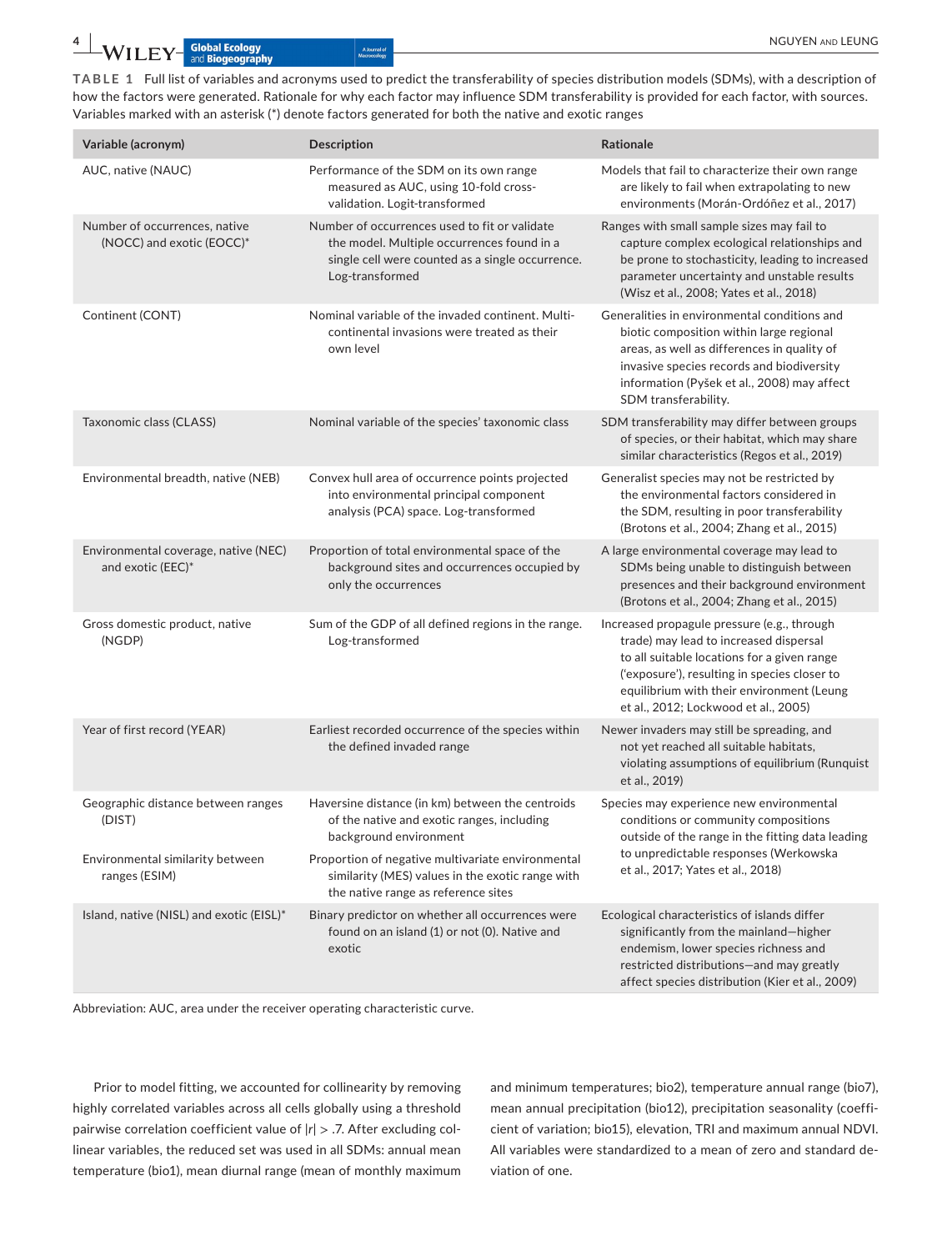# **2.2**  | **Species data**

We obtained occurrence records from the Global Biodiversity Information Facility (GBIF, 2020; Supporting Information Text S1), and gridded them to the environmental data (at 2.5-arcmin resolution). We removed all records without associated environmental data, and grid cells containing multiple occurrences were counted as a single presence. We filtered out records with listed geospatial issues within GBIF and coordinate uncertainty greater than 5 km (the resolution of our environmental data). We applied standardized cleaning using the 'CoordinateCleaner' package (Zizka et al., 2019), which removed any records with equal or zero/zero coordinates, found in urban areas, near biodiversity institutions, outside of their listed country, or at the centroids of countries and its subdivisions. We excluded sightings dated before 1970 to match the temporal resolution of our environmental datasets (therefore, occurrences ranged between 1970 and 2020).

Species occurrences were classified as either native or exotic at the country level using the Centre for Agriculture and Bioscience International (CABI) Invasive Species Compendium (CABI, 2020) and the International Union for Conservation of Nature (IUCN) Global Invasive Species Database (GISD, 2015). We defined 'regions' and 'ranges' as physical areas and the contiguous geographic extent of the species, respectively. Regions were generated at the sub-national level (state/province/equivalent), using the Global Administrative Areas Database (2018). Exotic ranges were defined as the set of contiguous regions (that is, regions that share a land border with each other) containing at least one occurrence point. Therefore, an SDM fitted on the native range for a species may be extrapolated to one or more exotic ranges, each comprising one or more connected regions. Records were excluded in regions where the species was considered both native and exotic, or not classified. Ranges (both native and exotic) with fewer than 20 occurrences were excluded to avoid overfitting. The species included in the study, along with relevant taxonomic information are presented in Supporting Information Table S2.

### **2.3**  | **Background environment selection**

SDMs were fitted using presence-background data within the native range of the species, and evaluated by extrapolating to one or more invaded ranges, also comprising presences and background sites. We sampled up to a maximum of 10,000 background sites for each fitting set and separately for each validation set (Barbet-Massin et al., 2012; Capinha et al., 2011). While the number of background points included in the model affects the absolute probabilities of prediction, the likelihood of presences could still be interpreted in a relative manner, termed discrimination (Pearce & Boyce, 2005). We used the 'target-group background' approach to select our background sites (TGB; Phillips et al., 2009) by randomly sampling GBIF records within the same range and belonging to the same taxonomic class as the species of interest (see Supporting Information Table S3

for the GBIF DOIs). This accounted for observation biases associated with presence-only data by mimicking the sampling approach of the occurrence records. We set a minimum requirement of 4,000 background sites, to remain large enough to estimate the background distributions of environmental conditions (excluding 38 species from the analyses). We applied the same data cleaning procedure to our target-group background sites as the occurrence records.

# **2.4**  | **Modelling species distributions**

We applied two modelling approaches as the framework of the SDMs in this study: generalized additive models (GAMs; Hastie & Tibshirani, 1990; using the 'mgcv' package in R; Wood, 2017) and MaxEnt (Phillips et al., 2006; using the 'maxnet' package in R; Phillips, 2017). GAMs and MaxEnt both attempt to account for complexity by allowing nonlinear fitting, albeit through differing algorithms, with GAMs using 'smooth functions' and MaxEnt using 'transformed features', described below. For GAMs, nonlinear relationships (the 'smooth' terms in the model) are defined by segments specified by the number of knots, each of which may have their own polynomial functional form.

$$
z_{ij} = b_0 + s(x_{1,i}) + s(x_{2,i}) + \dots + s(x_{m,i})
$$
 (1)

$$
y_{ij} = \frac{1}{1 + e^{-z_{ij}}} \tag{2}
$$

Where  $y_{ii}$  is the binary presence or background at site *i* and species *j*, and *x*1,*<sup>i</sup>* … *xm*,*<sup>i</sup>* are the *m* continuous climatic predictors with smoothing terms *s*. We used a maximum of five knots to allow each smoothing function to remain flexible, but computationally efficient. To prevent overfitting, we allowed terms to be excluded by setting the 'select' argument to true within the 'gam' function. Additionally, we removed variables showing concurvity, the nonlinear extension of multicollinearity for GAMs (Buja et al., 1989; Morlini, 2006). We applied the 'concurvity' function from the package 'mgcv' (Wood, 2017) to remove the predictor with the highest 'worst' case concurvity value. We refit the GAM, iterating this procedure until all concurvity values were less than .8.

MaxEnt is a machine learning method designed specifically for presence-background modelling (Phillips et al., 2006; Phillips & Dudík, 2008). MaxEnt estimates the distribution across geographic space with the greatest spread (i.e., maximum entropy) in relation to the environmental variables, and can fit increasingly complex models through the use of the 'transformed features' of variables (of different classes, including linear, quadratic, product and hinge features), constrained using regularization. Like GAMs, MaxEnt may be subject to similar issues of overfitting given its flexible modelling procedures. To reduce possible overfitting, we limited the model complexity to only include linear, quadratic and product features (Merow et al., 2014). We used the default arguments in 'maxnet' (Phillips, 2017) for the rest of the settings, with the regularization applied.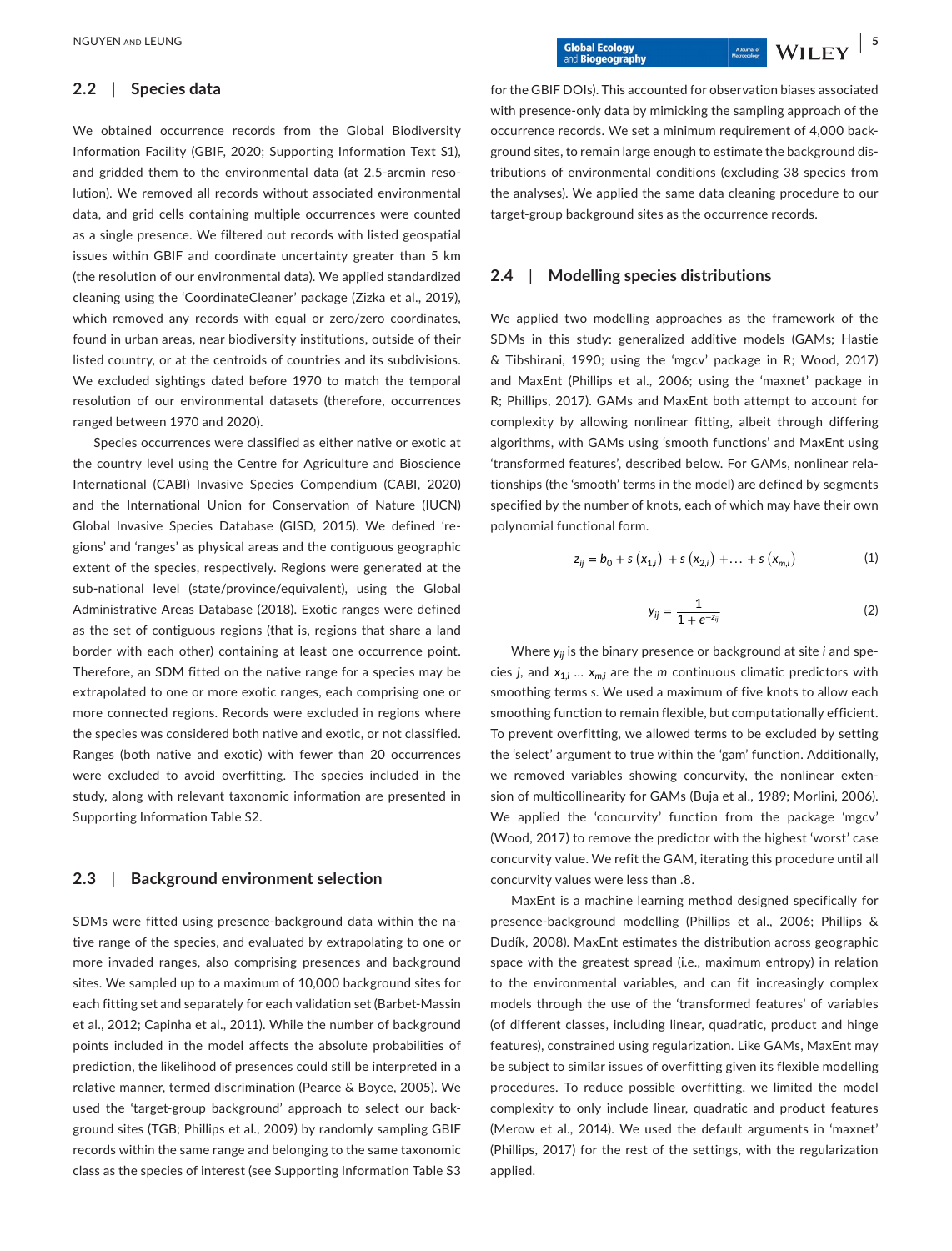**6**  $\bullet$  **WILEY** Global Ecology **Addustration CEUNG** 

To estimate model performance, we used the area under the receiver operating characteristic curve (AUC; Hanley & McNeil, 1982). An AUC value of 1 indicates perfect discrimination, while a value of .5 indicates discrimination no better than chance. We compared AUC in the fitted range against AUC in the exotic ranges, to determine transferability. We considered AUC values greater than or equal to .7 to have useful model performance (Morán-Ordóñez et al., 2017; Swets, 1988). While several authors have criticized the use of AUC due to the equal weighting of omission and commission errors (Jiménez-Valverde, 2012; Lobo et al., 2007), AUC remains one of the most commonly used metrics of discrimination for SDMs and is suited for the relative behaviour of presence-background models (Phillips et al., 2006). We considered the continuous Boyce index (CBI; Hirzel et al., 2006), but using simulation analyses we found that CBI was sensitive to the proportion of unsampled presences, while AUC was robust (Supporting Information Text S2, Figure S1). Therefore, we only report the AUC in the main text (but provide the CBI results in Supporting Information Text S2).

# **2.5**  | **Predictors of SDM transferability**

We examined several factors based on characteristics of the SDMs and species that may relate to model transferability in general, as well as characteristics related specifically to biological invasions (Table 1). We included AUC in the native range (based on 10-fold cross-validation) as a predictor of model transferability to invaded ranges. We considered the number of occurrences used to fit the model, as models with few sample points may lead to the species– environment relationships being poorly captured (Wisz et al., 2008). We included the number of occurrences in the exotic range, as stochasticity may also lead to poor predictive performance, particularly at low numbers (Yates et al., 2018). To examine generalities within large geographic areas, we included the invaded continent as a categorical predictor. Multi-continental invasions were treated as a unique level within the factor (for example, an invaded range occupying both Asia and Europe was treated as its own level). We considered differences in transferability between taxonomic classes, which were obtained using the 'taxize' package in R (Chamberlain & Szöcs, 2013).

We examined the effects of ecological generalism on transferability (Brotons et al., 2004; Zhang et al., 2015) using two environment-based predictors: environmental breadth and environmental coverage (Supporting Information Text S3). We quantified the environmental breadth and coverage of each native species distribution by projecting the occurrence cells, as well as the background environment cells into a two-dimensional environment space using principal component analysis (PCA; Pearson, 1901). The environmental breadth of a species was defined as the area of the environment space encompassing the occurrences in the native range, representing their specialization. Environmental coverage was calculated by dividing the environmental breadth of the projected

occurrences by the environmental breadth of all cells in the range (i.e., the occurrence and background cells combined; Supporting Information Figure S2). We incorporated environmental coverage to estimate how much of the available environment the species occupied, where high environmental coverage may result in an SDM that cannot distinguish between occurrences and background sites.

We expected species to be farther from equilibrium, with lower exposure (i.e., lower propagule pressure and more recent invasions) resulting in distributions being driven by other factors besides environmental constraints (Leung et al., 2012; Runquist et al., 2019). We used GDP as a proxy of propagule pressure, which is strongly correlated with human-mediated transport of invasive species (Sardain et al., 2019). The GDP of the range was calculated using the sum of all cells within its regions using a gridded GDP dataset (at 5-arcmin resolution) provided by Kummu et al. (2018). We also examined time since invasion, using the year of first record within an invaded range as a surrogate, using all invasions since 1700 from the first records database by Seebens et al. (2017), and supplemented with the earliest recorded GBIF presence for that species and range (GBIF, 2020).

As transferability may be influenced by non-analogous conditions when extrapolating (Yates et al., 2018), we examined the dissimilarity between the native and exotic ranges using geographic and environmental distances as well as islands versus mainlands. We calculated geographic distances as Haversine distance (in kilometres) between the centroids of the native and exotic ranges with background environment points included. Additionally, we compared ranges using a multivariate environmental similarity (MES) surface (Elith et al., 2010). MES values measure the similarity of a given point to a set of reference points for each environmental predictor, providing a continuous measure with positive values indicating environmental similarity and negative values indicating dissimilarity (Elith et al., 2010). We calculated environmental similarity as the proportion of negative MES values in the exotic range with the native range as reference sites and the environmental predictors used to fit the SDMs, using the 'MESS' function from the 'modEvA' package (Barbosa et al., 2013). For our analysis of islands, each range was classified as island or mainland based on whether all its regions were contained within the global shoreline vector and islands database by Sayre et al. (2018).

We included all predictors in a 'transferability model', examining the potential factors that influence the predictive success of SDMs in the exotic range measured as AUC for the invaded range as the response variable. The transferability model was generated as a linear mixed-effects model (LMM; Breslow & Clayton, 1993) for GAMs and MaxEnt separately, using the 'lmer' function from the 'lme4' package (Bates et al., 2015). We included species as a random effects factor, as species could invade multiple disjoint ranges. Nominal variables use one level of the factor as reference, which we set as Mammalia and North America for taxonomic class and continent, respectively. Continuous variables were scaled to a mean of zero and standard deviation of one to allow comparability between fitted model parameters. Native and exotic AUC values were logit-transformed, while the number of occurrences, environmental breadth and GDP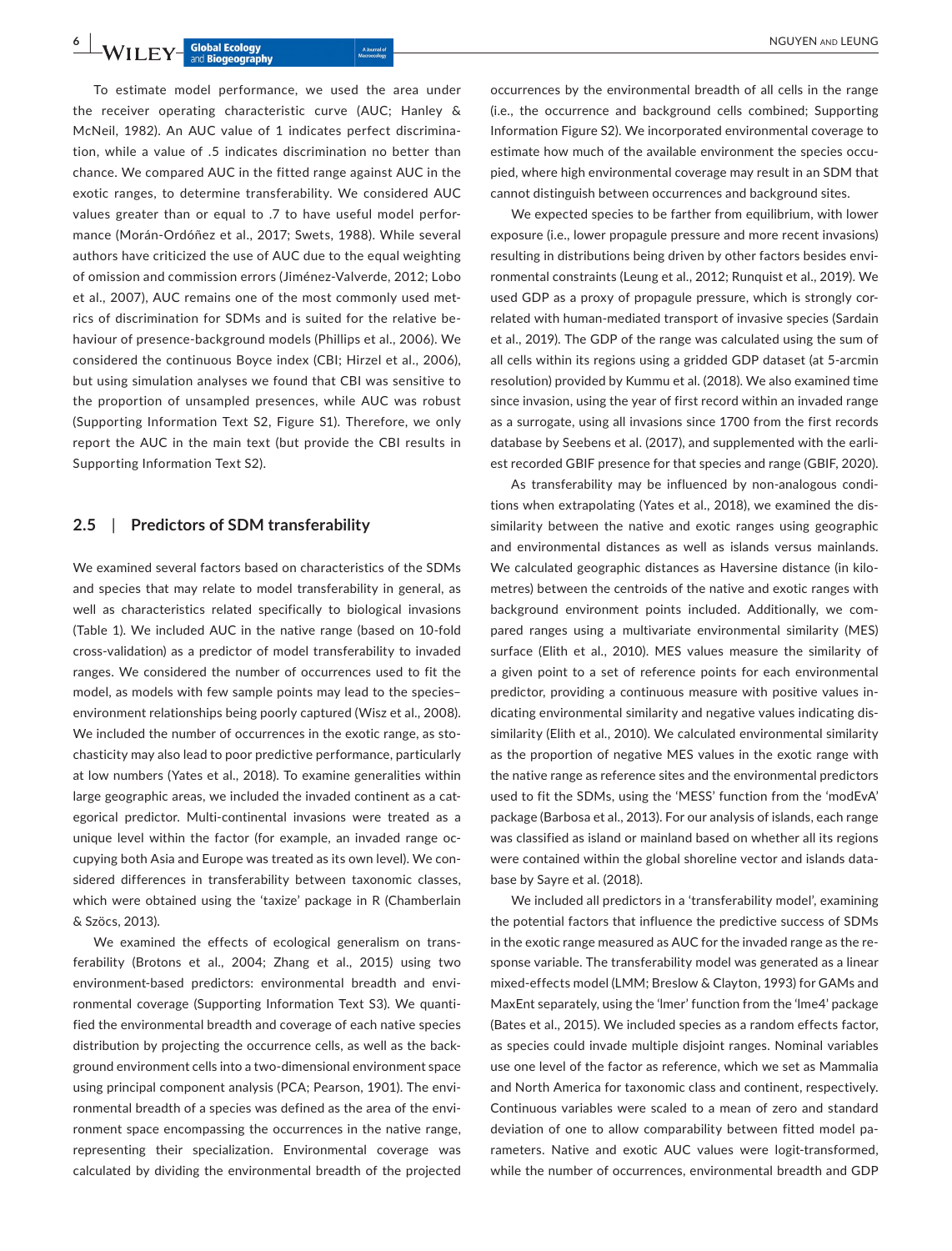were log-transformed (Table 1). We identified (and removed) multicollinear variables using a variance inflation factor (VIF), which quantifies the level of multicollinearity by regressing each predictor against the rest (Kock & Lynn, 2012). We used a conservative threshold of VIF  $\geq$  5, using the 'vif' function within the 'car' package in R (Fox & Weisberg, 2019). Consequently, two predictors were excluded: environmental breadth and GDP in the exotic range. We excluded species locations that did not have available data for the factors, resulting in 647 species and 1,867 species–location combinations. The vast majority of species in the analyses were plants (Supporting Information Table S2), comprising 591 of the 647 species and 4 of the 8 classes (Liliopsida, Magnoliopsida, Pinopsida, and Polypodiopsida). Other classes were examined, consisting of 12 mammals (Mammalia), 21 birds (Aves), 19 insects (Insecta) and 4 reptiles (Reptilia). We reported the R<sup>2</sup> following Nakagawa et al. (2017) for the LMMs to provide the conditional (the variance explained by both the fixed and random factors) and marginal (the variance explained solely by the fixed factors) *R*<sup>2</sup> values.

We used the transferability model to identify where SDMs showed predictive success and where they did not. To communicate the contexts for strong/weak transferability more concretely, we discretized the 1,867 species–location extrapolations, and examined pairwise combinations of significant predictors. Higher-order combinations were not considered as the number of data points declined rapidly. We examined the AUCs in the exotic ranges for models categorized by the best and worst group for categorical variables, and the upper versus lower quantiles for continuous variables. We defined 'generalist' and 'specialist' species by the upper and lower quantiles of environmental breadth, respectively. High and low environmental coverage were 42.3 and 20.2%, respectively. High and low native range GDP were defined as 24.7 trillion and 3.94 trillion USD, while near and far geographic distances were 7,848 and 14,824 km, respectively. High and low numbers of occurrences within the native range were 3,302 and 170, respectively. We selected other high and low thresholds for variables when there was a rationale: for native AUC, we used thresholds of .8 and .7 as upper and lower values, respectively, as these have previously been identified as 'strong' and 'weak' (Hosmer et al., 2013; Morán-Ordóñez et al., 2017), and used 1970 as the threshold for the year of first record to separate recent versus older invasions, which was also the start date of most of our environmental data.

### **3**  | **RESULTS**

# **3.1**  | **Species distribution modelling performance**

Both SDM approaches, GAM and MaxEnt, were able to accurately discriminate between presences and background sites in the range used for fitting when tested using 10-fold cross-validation (Figure 2). GAMs had a mean AUC of .811 (*n* = 647; standard deviation  $SD = 0.075$ ) when predicting the native range, while MaxEnt models performed slightly better within the fitting (native) range

with a mean AUC of .827 (*n* = 647; *SD* = 0.070). However, when extrapolated to one or more exotic ranges, a significant drop in model performance was observed with both model approaches performing similarly (Figure 2). The extrapolated GAMs had a mean AUC of .699 (*n* = 1,867; *SD* = 0.127), while MaxEnt models had a mean AUC of .692 (*SD* = 0.123). Roughly half of model extrapolations were poor, where 981 (52.5%) and 1,022 (54.7%) predicted exotic ranges had AUC values below .7 for GAMs and MaxEnt, respectively. Four hundred and sixteen (22.3%) and 445 (23.8%) predictions had AUC values between .7 and .8, and 470 (25.2%) and 400 (21.4%) predictions had AUC values greater than .8, for GAM and MaxEnt, respectively.

### **3.2**  | **Predictors of model performance**

The transferability model for GAMs, fitted using LMM had a marginal *R*<sup>2</sup> value of .240, and a conditional *R*<sup>2</sup> value of .334. The transferability model for MaxEnt models explained less variation, with a marginal R<sup>2</sup> value of .183 and conditional R<sup>2</sup> value of .239. Of the 14 fixed effects used to characterize model transferability, 10 predictors were significant within the transferability models fitted for either GAMs or MaxEnt (Table 2; Figure 3; Supporting Information Tables S4 and S5).

We found that higher discriminatory ability (AUC) in the native range was positively related to AUC in the exotic range, as expected (Table 2; Figure 3). Additionally, the number of occurrences within the native ranges was negatively related to model performance for GAMs, contrary to our hypotheses. Transferability varied geographically, with significant differences between continents (Table 2; Figure 4; Supporting Information Table S6). SDMs showed the lowest average transferability in Asia, with mean AUCs of .651 (*SD* = 0.108; *n* = 163) and .659 (*SD* = 106) for GAM and MaxEnt, respectively, and highest in North America, with mean AUCs of .734 (*SD* = 0.132; *n* = 514) and .713 (*SD* = 0.129). South America, Africa, Europe, and Oceania showed mean AUCs of .653 (SD = 0.109; *n* = 152), .661 (*SD =* 0.109; *n* = 204), .675 (*SD =* 0.118; *n* = 252) and .718 (*SD =* 0.129; *n* = 582) for GAMs, and .659 (*SD* = 0.103), .664 (*SD =* 0.106), .665 (*SD =* 0.112) and .713 (*SD =* 0.130) for MaxEnt models, respectively. Multi-continental invasions comprised 127 ranges, with mean AUCs of .659 (*SD* = 0.103) and .665 (*SD* = 0.110) for GAMs and MaxEnt, respectively.

The transferability of the SDMs differed significantly between taxonomic classes for both GAMs and MaxEnt (Tables 2 and 3). Mammals, insects, and birds had the lowest discriminatory performance when predicting the invaded range. Mammals had mean AUCs of .645 (*n* = 26; *SD* = 0.121) and .655 (*SD* = 0.108) for GAMs and MaxEnt, respectively, while insects had mean AUCs of .692 (n = 34; *SD* = 0.122) and .663 (*SD* = 0.122). Birds also showed poor transferability, with mean AUC values of .663 (*n* = 49; *SD* = 0.131) and .673 (*SD* = 0.116) for GAMs and MaxEnt, respectively, while plants had overall means of .701 (*n* = 1,752; *SD* = 0.127) and .693 (*SD* = 0.123) across the four classes. Although reptiles performed well with mean AUC values of .768 (*SD* = 0.143) and .818 (*SD* = 0.110) for GAMs and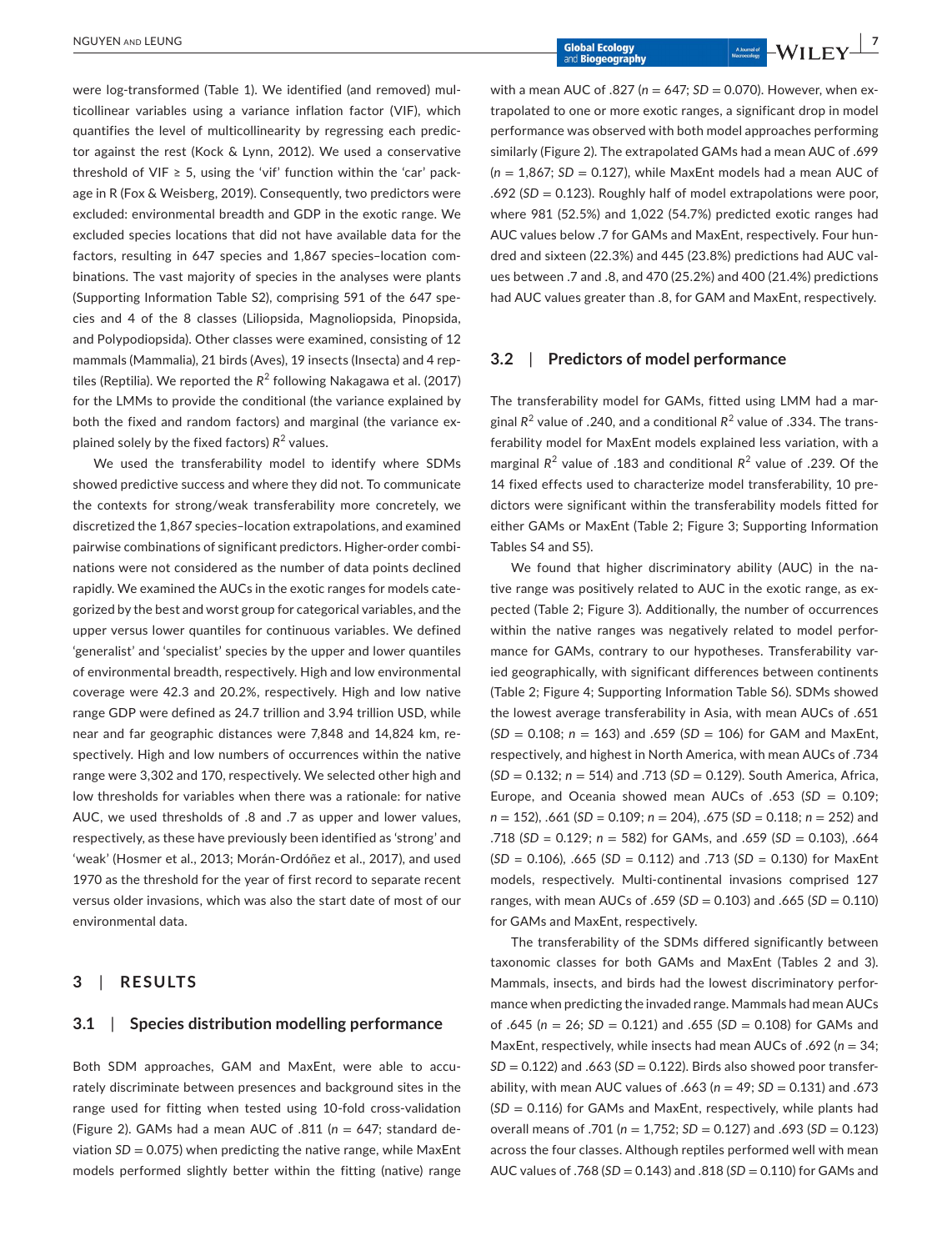

**FIGURE 2** Density histogram of the performance of generalized additive models (GAMs; a) and MaxEnt (b) measured as area under the receiver operating characteristic curve (AUC) when predicting the native range, or fitting dataset (purple), using 10-fold cross-validation and when extrapolating to the exotic range, or validation dataset (pink)

**TABLE 2** Estimated model parameters, with standard error, *t* value and *p* values of the fixed effects for the linear mixed model fitted using the full dataset for generalized additive models (GAMs) and MaxEnt with taxonomic class as a categorical predictor. An asterisk (\*) next to the *p* values denotes significance

|                                      | <b>GAM</b>      |           |             |           | <b>MaxEnt</b>   |           |             |           |  |
|--------------------------------------|-----------------|-----------|-------------|-----------|-----------------|-----------|-------------|-----------|--|
| <b>Variable</b>                      | <b>Estimate</b> | <b>SE</b> | t statistic | p value   | <b>Estimate</b> | <b>SE</b> | t statistic | p value   |  |
| AUC, native (NAUC)                   | 0.070           | 0.020     | 3.495       | $< .001*$ | 0.065           | 0.019     | 3.469       | $< .001*$ |  |
| Number of occurrences, native (NOCC) | $-0.059$        | 0.028     | $-2.078$    | $.039*$   | 0.010           | 0.026     | 0.395       | .693      |  |
| Number of occurrences, exotic (EOCC) | 0.007           | 0.021     | 0.337       | .737      | 0.019           | 0.021     | 0.879       | .380      |  |
| Continent (CONT)                     | <b>NA</b>       | <b>NA</b> | <b>NA</b>   | $< .001*$ | <b>NA</b>       | <b>NA</b> | <b>NA</b>   | $< .001*$ |  |
| Taxonomic class (CLASS)              | <b>NA</b>       | <b>NA</b> | NA          | $.036*$   | <b>NA</b>       | <b>NA</b> | <b>NA</b>   | $.002*$   |  |
| Environmental breadth, native (NEB)  | 0.155           | 0.032     | 4.890       | $< .001*$ | 0.148           | 0.030     | 4.887       | $< .001*$ |  |
| Environmental coverage, native (NEC) | 0.035           | 0.033     | 1.076       | .284      | $-0.024$        | 0.030     | $-0.779$    | .437      |  |
| Environmental coverage, exotic (EEC) | $-0.213$        | 0.020     | $-10.683$   | $< .001*$ | $-0.189$        | 0.020     | $-9.640$    | $< .001*$ |  |
| GDP, native (NGDP)                   | $-0.079$        | 0.028     | $-2.861$    | $.004*$   | $-0.051$        | 0.026     | $-1.976$    | $.048*$   |  |
| Year of first records (YEAR)         | 0.027           | 0.017     | 1.584       | .114      | 0.034           | 0.017     | 2.051       | $.041*$   |  |
| Geographic distance (DIST)           | $-0.067$        | 0.019     | $-3.548$    | $< .001*$ | $-0.039$        | 0.019     | $-2.105$    | $.035*$   |  |
| Environmental similarity (ESIM)      | 0.008           | 0.019     | 0.415       | .679      | 0.002           | 0.019     | 0.118       | .907      |  |
| Island, native (NISL)                | $-0.116$        | 0.147     | $-0.787$    | .432      | 0.075           | 0.137     | 0.547       | .585      |  |
| Island, exotic (EISL)                | $-0.286$        | 0.047     | $-6.114$    | $< .001*$ | $-0.238$        | 0.046     | $-5.137$    | $< .001*$ |  |

Abbreviation: AUC, area under the receiver operating characteristic curve.

MaxEnt, respectively, only four species and six extrapolated species locations were examined.

As expected, SDMs performed worse when species had a larger environmental coverage in the exotic range. Conversely, SDMs for generalist species with larger environmental breadths in their native range performed better when extrapolating to new ranges, contrary to our hypotheses (Table 2; Figure 3). Also contrary to our hypotheses, models fitted on native ranges with larger GDPs tended to perform worse (Table 2; Figure 3), as did older invasions based on the year of first record, although only in MaxEnt models (GAMs were nearly significant with *p* = .114).

SDMs tended to perform worse when extrapolated across larger geographic distances, as predicted (Table 2; Figure 3). In contrast, the degree of environmental similarity did not significantly relate to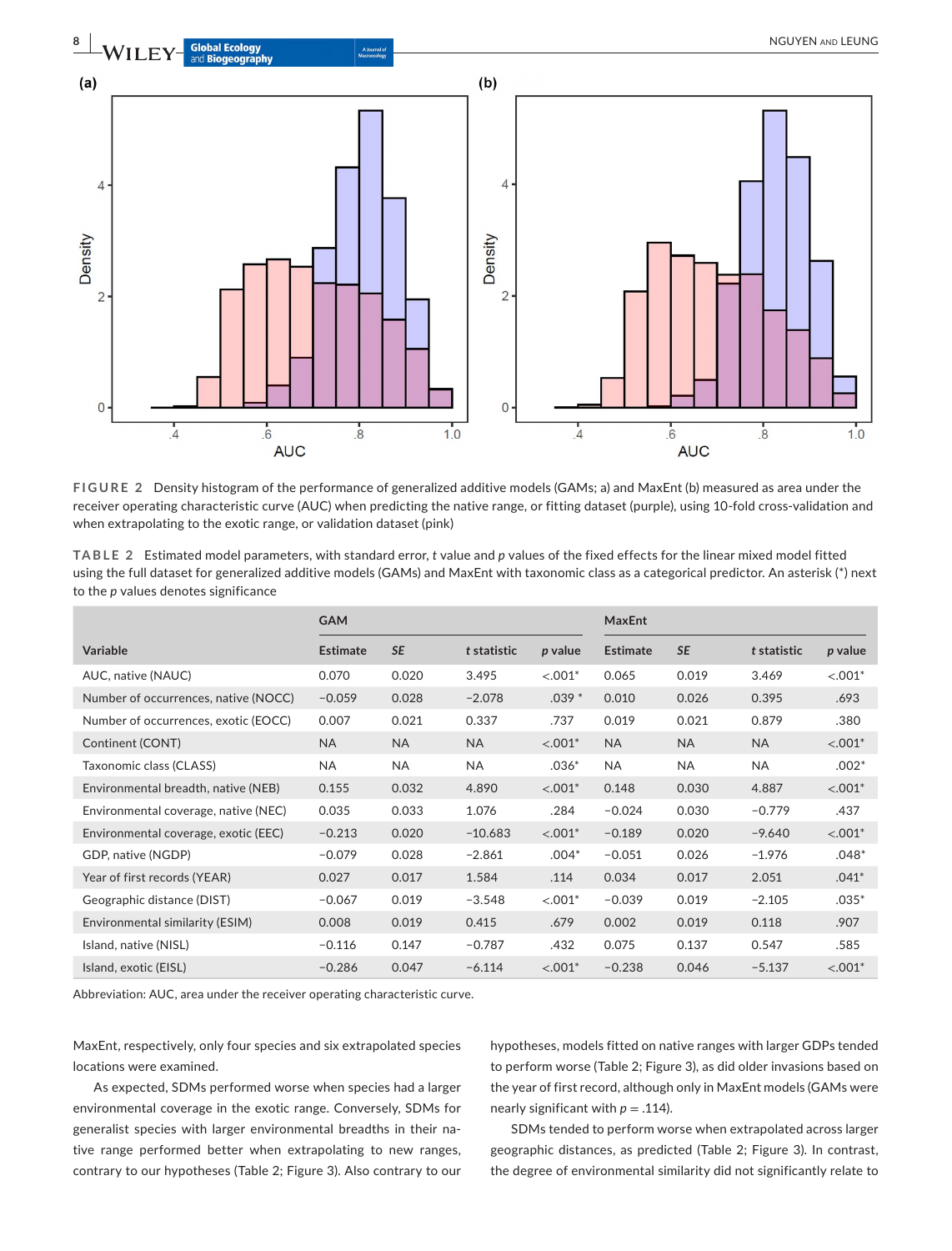

**FIGURE 3** Dot-whisker plot of the parameter estimates for the binary and continuous predictors included in the linear mixed model for generalized additive models (GAMs; black) and MaxEnt (orange), with taxonomic class and continent as categorical predictors. Whiskers represent the 95 percent confidence intervals of the parameter estimates

 $-2$ 

 $-4$ 

the transferability of SDMs. However, there may have been insufficient differences to detect an effect, as only 11.8 and 13.4% of sites showed negative MES values on average for GAMs and MaxEnt, respectively. Finally, SDMs performed substantially worse when attempting to predict the distribution of species invading islands, as predicted. Species originating from islands, however, did not significantly affect model transferability, but only comprised 13 out of 647 species and so this result may reflect low power.

To further quantify and illustrate the contexts wherein SDMs may be transferable, we discretized the 1,867 species–location extrapolations, based on the significant predictors from the transferability model. We found that worse transferability occurred for exotic islands within Asia, and when high exotic environmental coverage (greater than 42%) occurred in Asia or on islands, with a mean AUC ~ .6 (Supporting Information Table S7). Conversely, we found that species invading North America recently (after the year 1970)

or with relatively few invaded sites (less than 20% environmental coverage) stood out as having stronger AUCs, with mean AUC  $\sim$  .8 (Supporting Information Table S8).

 $\frac{1}{2}$ 

# **4**  | **DISCUSSION**

.o Estimate

While many studies have used SDMs to forecast the distributions of exotic species (e.g., Vicente et al., 2013), evidence for reliable transferability to new locations has been equivocal (Yates et al., 2018). Recent studies have also found differences in predictiveness between methodological approaches, with MaxEnt performing better than regression-based models within the fitted range (Valavi et al., 2022). We also found that MaxEnt predicted better than GAMs in the range used for fitting; however, GAMs slightly outperformed MaxEnt when extrapolating to exotic ranges, demonstrating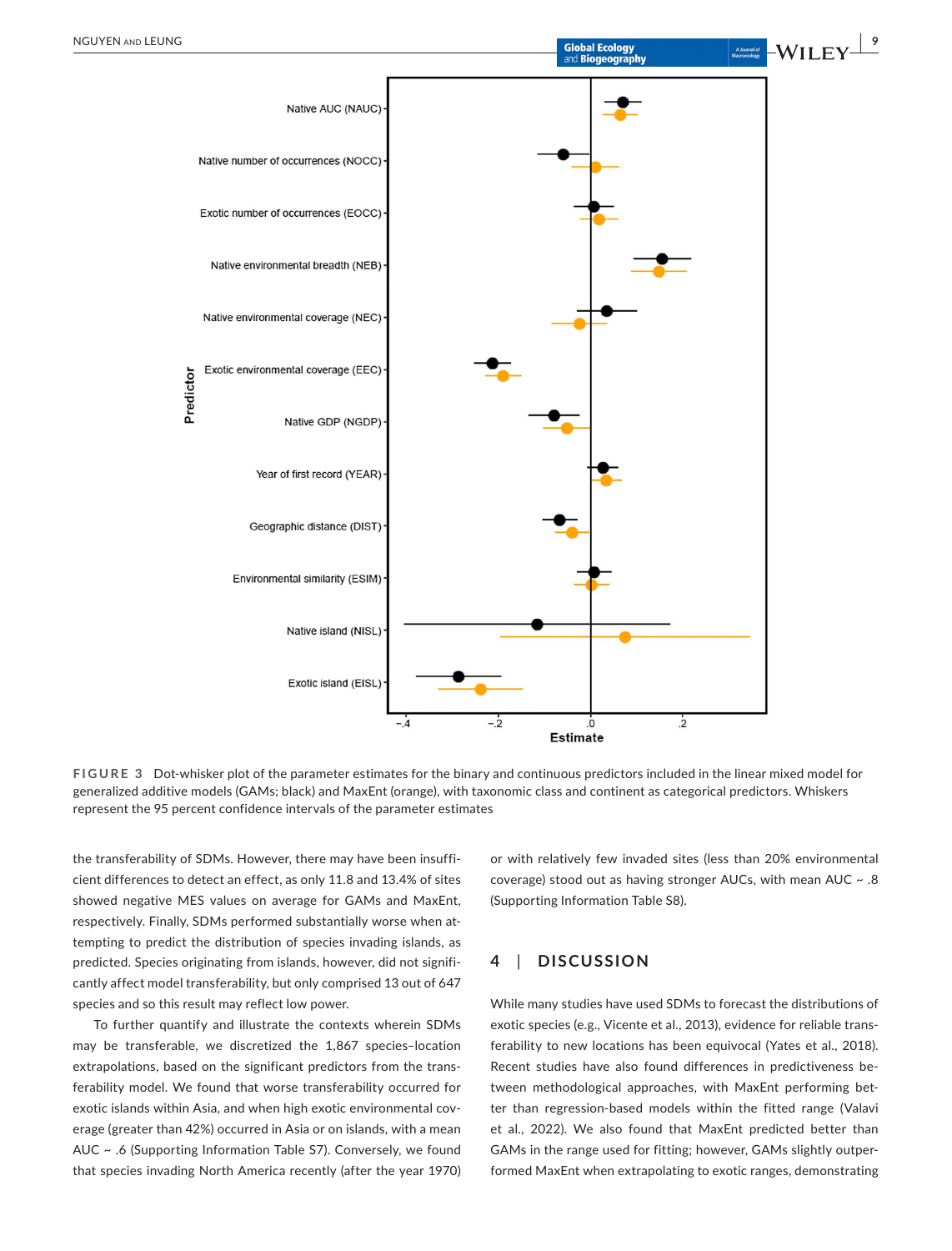

**FIGURE 4** Map of the mean discriminatory performance (area under the receiver operating characteristic curve; AUC) of the models extrapolated to invaded regions, averaged between generalized additive models (GAMs) and MaxEnt. Striped regions represent areas that were invaded by fewer than three species

| TABLE 3 Mean performance of the species distribution models divided between taxonomic groups, measured as area under the receiver |  |
|-----------------------------------------------------------------------------------------------------------------------------------|--|
| operating characteristic curve (AUC), in both the native (fitting) range and the extrapolated (validation) range                  |  |

|                | <b>Native</b> |            |       |               |       | <b>Exotic</b> |            |       |               |       |
|----------------|---------------|------------|-------|---------------|-------|---------------|------------|-------|---------------|-------|
|                | $\mathsf{n}$  | <b>GAM</b> |       | <b>MaxEnt</b> |       | $\mathsf{n}$  | <b>GAM</b> |       | <b>MaxEnt</b> |       |
| Taxa           |               | <b>AUC</b> | SD    | <b>AUC</b>    | SD    |               | <b>AUC</b> | SD    | <b>AUC</b>    | SD    |
| Mammalia       | 12            | .780       | 0.106 | .783          | 0.109 | 26            | .645       | 0.121 | .655          | 0.108 |
| Insecta        | 19            | .781       | 0.071 | .790          | 0.058 | 34            | .692       | 0.122 | .663          | 0.122 |
| Aves           | 21            | .753       | 0.076 | .772          | 0.079 | 49            | .663       | 0.131 | .673          | 0.116 |
| Plants         | 591           | .815       | 0.073 | .831          | 0.068 | 1,752         | .701       | 0.127 | .693          | 0.123 |
| Liliopsida     | 161           | .819       | 0.070 | .835          | 0.064 | 462           | .692       | 0.127 | .689          | 0.120 |
| Magnoliopsida  | 416           | .812       | 0.074 | .828          | 0.070 | 1,266         | .703       | 0.126 | .693          | 0.124 |
| Pinopsida      | 5             | .908       | 0.073 | .917          | 0.065 | 9             | .702       | 0.142 | .709          | 0.145 |
| Polypodiopsida | 9             | .832       | 0.031 | .860          | 0.031 | 15            | .784       | 0.141 | .803          | 0.126 |
| Reptilia       | 4             | .772       | 0.098 | .787          | 0.091 | 6             | .768       | 0.143 | .818          | 0.110 |
| <b>TOTAL</b>   | 647           | .811       | 0.075 | .827          | 0.070 | 1,867         | .699       | 0.127 | .692          | 0.123 |

Abbreviation: GAM, generalized additive model.

the importance of validation using spatially distinct data (Valavi et al., 2022). Moreover, we found half of the projections to exotic ranges to be unreliable despite strong performance in the native range (based on a .7 AUC threshold; Morán-Ordóñez et al., 2017; Swets, 1988). While AUC within the fitting data did positively relate to spatial transferability, high native range model performance was not sufficiently able to confer predictive success alone. This finding should inform our interpretations (and level of uncertainty) of invasion forecasts using environmental predictors. Notably, these were based on presence-only SDMs and mostly correlative climatic predictors, and thus alternative SDMs, such as those using

presence–absence or more mechanistic models, may provide superior transferability (but these possibilities need to be evaluated).

From a more optimistic perspective, half of the SDMs maintained some discriminatory ability (AUC  $\geq$  .7), and this method remains the best analysis possible given that alternatives (e.g., presence– absence data) are often unavailable. Further, although environmental similarity was not a significant predictor in the transferability model, this could be because successfully invaded ranges were environmentally similar to their corresponding native range, with few sites considered different on average (i.e., not enough variation to find a relationship). However, the environmental similarity between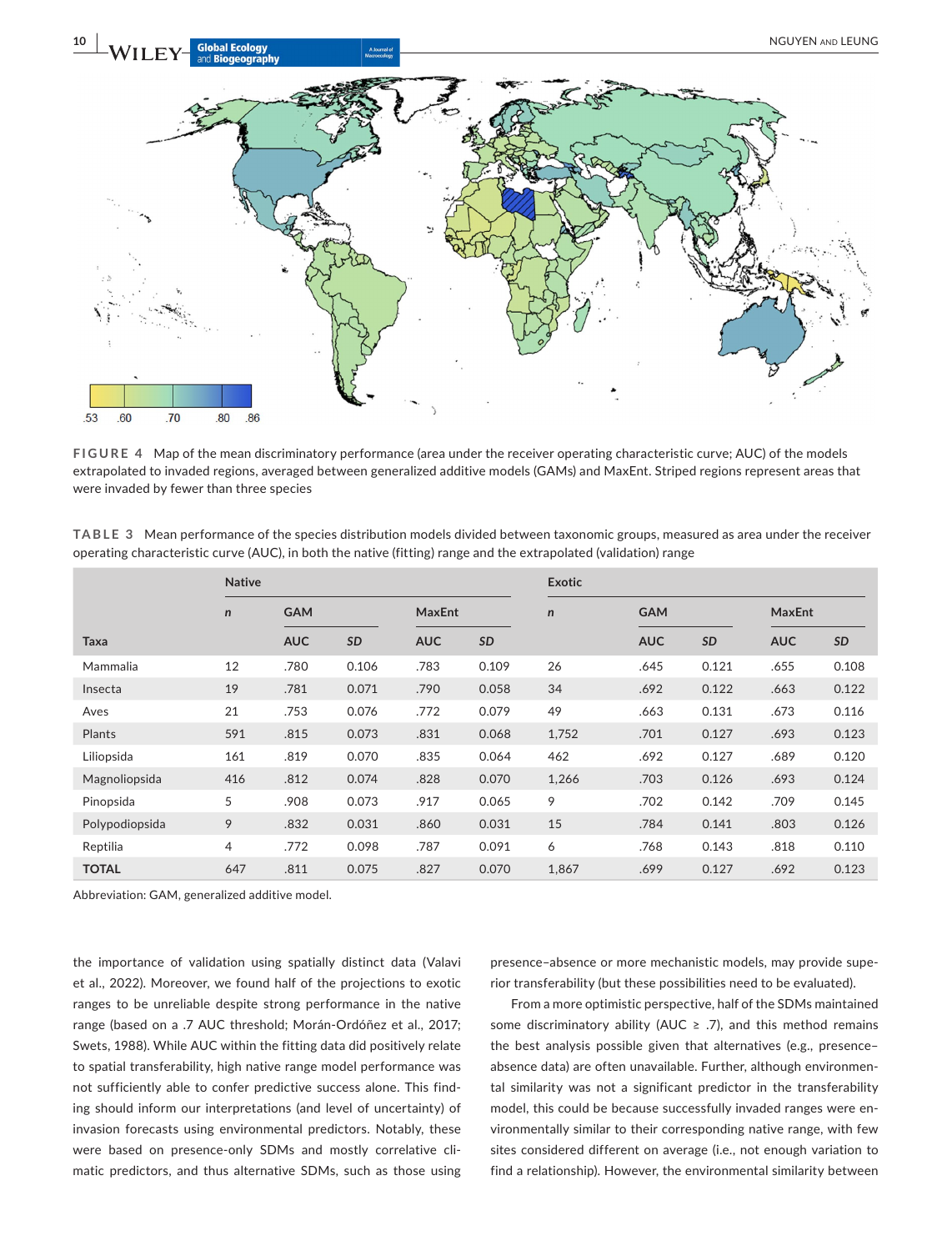ranges would also suggest that invasions are predictable at the regional level. Identifying which regions are at risk is also an important component of invasion biology (Ahmad et al., 2019). Regardless, much room exists for improving the transferability of SDMs (Yates et al., 2018).

A recent publication by Liu et al. (2020) also examined the spatial transferability of SDMs through meta-analysis, whereas we generated SDMs for this study. The authors' approach provided a valuable assessment of transferability, given how researchers have historically constructed SDMs (wherein model construction and quality control could vary considerably), while ours attempted to systematically control for quality and bias. In their study, Liu et al. found vastly higher accuracy in the range used for fittting, equivalent to an AUC = .939 based on their metric, but poorer transferability, equivalent to  $AUC = .664$ . In comparison, we found a less steep decline in performance and greater transferability, with a lower AUC in the native range (AUC ~ .82), but higher AUC in the exotic range (AUC ~ .70). Increasing quality control should reduce noise and overfitting and increase transferability (partially explaining the greater decline in transferability observed by Liu et al., 2020). However, the performance in the exotic range may differ more than these numbers suggest. Most SDMs historically do not control for bias (Yackulic et al., 2013) and thus, some of the signal in the exotic range in Liu et al. (2020) may reflect consistent detection bias between native and exotic ranges (e.g., due to distance to roads or human habitation; Yackulic et al., 2013), rather than the environmental drivers of interest. Therefore, transferability would likely have been even lower in Liu et al. (2020) if studies had controlled for biases.

# **4.1**  | **Predictors of transferability**

Transferability differed between invaded continents, suggesting that SDMs may be more generally reliable in some areas than others. Liu et al. (2020) observed higher transferability in the Southern Hemisphere, contrary to our expectations, given greater data availability (Yesson et al., 2007) and research focus (Pyšek et al., 2008) in the Global North. Conversely, we found that Asia and Africa had worse transferability, possibly due to poorer sampling, while North America, with its high sampling intensity, showed the strongest performance. Surprisingly, we found that Europe showed low transferability, despite its high sampling intensity. Potentially, this may be because Europe has been heavily developed for centuries (Hulme, 2007), and the strong signal of transformed landscapes may weaken transferability based on climatic variables. As an additional factor, these large geographic areas differ considerably in biodiversity and species interactions (Willig et al., 2003). For instance, SDMs in practice rely on the realized niche, and higher species interactions in the tropics could reduce local predictions based on abiotic variables (Urban et al., 2016).

We found the strongest transferability for plants, and lower (but similar) levels of transferability for mammals, birds, and insects. Though we observed a higher average AUC for reptiles, these were represented by only four species and therefore this should be interpreted with caution. One possible explanation is the mobility of species, which may influence the reliability of sightings records, as well as spread across areas within invaded areas (i.e., their dispersal ability; Elith & Leathwick, 2009; Urban et al., 2016). Contrary to this argument, Liu et al. (2020) observed higher transferability for terrestrial endotherms using meta-analysis. Yet, comparisons between our studies may be difficult to interpret, given differences in controlling for detection bias.

Increasing geographic distances between ranges resulted in poorer transferability, despite most invaded ranges being environmentally similar to the native range (based on the environmental traits measured). This suggests that other important factors varied over geographic distance, beyond those directly measured in our analysis (e.g., human demographics, Xu et al., 2019; community composition, Urban et al., 2016).

We found that SDMs often failed to predict the distribution of island invaders. Given that most species originated from mainlands, the overall poor transferability of SDMs to islands may be due to large ecological differences between ranges, for example through their differing community structure, and greater number of endemic species on mainlands (Vitousek, 1990). This poor discrimination on islands is particularly relevant for conservation, as island invasions are often of high concern due to their fragile recipient communities and risk to native biota (Lenzner et al., 2020; Simberloff, 1995).

Several of our findings differed from our a priori expectations, suggesting other processes were in play and requiring new hypotheses. While exotic environmental coverage negatively influenced model transferability, as models failed to differentiate between background sites and presences (Brotons et al., 2004; Zhang et al., 2015), environmental breadth in the native range was positively related to transferability. As a potential explanation, the positive relationship between native environmental breadth and SDM transferability may be due to a censoring effect, wherein we only analysed successful establishments. Smaller niche breadths may result in better discrimination in the native range in general, but most of these specialists may fail to establish in any exotic range (i.e., they would not exist within the study). Established species with narrow environmental breadths may then represent those restricted by other processes (e.g., biotic factors; Urban et al., 2016) that are released from these processes when invading a new region and may therefore occur outside of their realized niches and be poorly predicted. This post hoc hypothesis, however, requires further testing. For example, one possibility would be to examine successful and failed establishments in relation to their environmental breadth, using records of purposeful introductions to control for differential propagule pressures.

Also contrary to our initial hypotheses, we found a negative relationship between SDM transferability and GDP in the native range (which affects amount of trade with destination countries and thus propagule pressure, Sardain et al., 2019). We had expected that as species have greater opportunity to encounter more environments (more introduction events or more time to spread), exposure should become less of a limiting factor, thereby allowing environmental determinants to become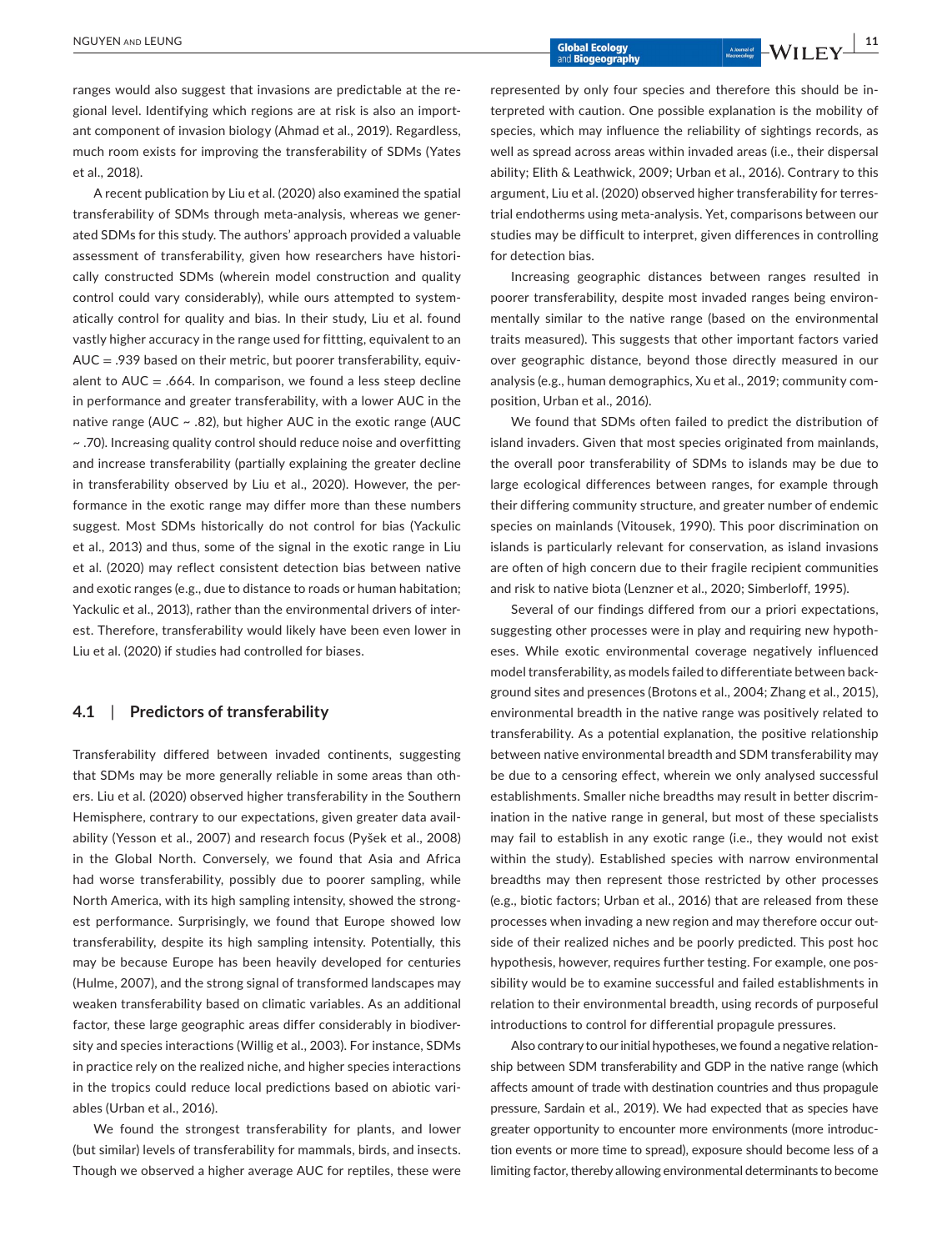more important in shaping species distributions (Leung et al., 2012; Runquist et al., 2019). Second, we found that more recent invaders were more predictable. This was unexpected as earlier invasions should result in greater opportunities for exposure and be closer to equilibrium (an assumption of SDMs; Václavík & Meentemeyer, 2011). As a potential explanation, species may first establish in the most suitable habitats, resulting in good discrimination as these should offer the highest probabilities of survival. Species may begin to occupy less suitable sites with increased exposure, due to repeated introductions and processes such as competition, reducing overall transferability (Liu et al., 2020; McLoughlin et al., 2010). Finally, GAMs performed worse with higher number of native occurrences, contrary to our original expectation that more data may better inform model predictions. A previous study had found a positive relationship between transferability and the number of occurrences (Liu et al., 2020), more in line with our original hypothesis. While we cannot offer a mechanism underlying this relationship (beyond potentially a Type I error), we felt it was important to report findings even when they do not match our expectations to minimize confirmation biases in the literature.

Both SDM approaches tested in this study largely yielded concordant results, with similar levels of transferability and most predictors of transferability showing the same direction and significance. As such, there was no clear preference for one approach versus the other. While there were two differences (number of native occurrences and year of first record) out of 14 predictors examined, we would not expect the outcomes to be entirely identical between two alternative statistical models. As we were generally interested in the potential factors influencing model predictiveness, we considered the predictor if either GAM or MaxEnt provided evidence that a given factor affected transferability, albeit with less certainty than if the predictor was significant in both transferability models.

While overall transferability was modest, we observed strong predictions for SDMs occurred under certain contexts. Using the significant predictors of the transferability model, we identified concrete instances where SDMs may be successful. For example, we found higher transferability with more recent or less widespread invaders within North America, which is important from a management perspective as identifying the most likely sites of new invasions is often of interest (Kaiser & Burnett, 2010).

# **4.2**  | **Limitations and future directions**

The SDMs in this study were generated using presence-only data, which is the most common approach due to the wide availability of occurrence records (Elith & Leathwick, 2009). Despite survey data representing a more rigorous sampling design, such data are less available for most species (Barbet-Massin et al., 2012). Thus, presence-only SDMs will likely remain an essential part of ecological modelling.

Although we found only low to moderate transferability, we acknowledge that this study primarily focused on correlative climatebased models, which may relate to species occurrences via other

(unknown) variables. The correlations between measured and other unknown variables need not remain consistent in exotic ranges, compromising transferability. Potentially, a loss in transferability may also be due to a temporal mismatch between species records, which ranged between 1970 and 2020, and environmental measures, which ranged from 1970 to 2000 for WorldClim and 2000 to 2020 for NDVI. Such differences may result in the models failing to characterize the species' actual relationship with its environment, resulting in poor predictive performance. More mechanistic processes of species distributions may confer better transferability (e.g., land use, ecosystem functional attributes and biotic factors; Arenas-Castro et al., 2018; Regos et al., 2019; Urban et al., 2016, respectively). However, unsurprisingly, the majority of ecological models have been based on such climatic predictors, given the challenges of applying experimental data to large geographic analyses (Werkowska et al., 2017) and the greater availability of highresolution global climate data (e.g., Fick & Hijmans, 2017).

Finally, while we examined as many species as possible with the available data, the majority of species available were plants. However, non-plant groups still were comprised of 56 species and 115 exotic ranges within the dataset, and thus still represent an important component of the analysis, especially given the taxonomic differences in transferability detected.

# **4.3**  | **Conclusion**

We conducted a large-scale systematic assessment by constructing 647 SDMs for individual species, to allow for the greatest comparability and rigor. Half of the SDMs exhibited poor discriminatory performance in the exotic range. However, SDM performance was heterogeneous, wherein SDMs may be reliable under certain contexts (e.g., invasions in North America after 1970), and only marginally better than random in others (e.g., exotic islands in Asia). Thus, inferences based on SDM projections to new ranges should be treated with caution, but SDMs still hold promise under some circumstances. Further analyses would be beneficial to identify additional conditions where SDMs may be reliable.

#### **ACKNOWLEDGMENTS**

D.N. would like to thank E. Hudgins, L. Della Venezia, S. Varadarajan, A. Sellers, A. Gail Jones, C. Steeves, M. Henry, J. Morales, A. Vitorino, J. Oehri, N. Wightman, L. Pollock, and V. Millien for their contributed suggestions, discussion and feedback. This work was supported by a Natural Sciences and Engineering Research Council of Canada (NSERC) Canada Graduate Scholarships Master's program (CGS-M) fellowship awarded to D.N. and a NSERC Discovery Grant to B.L.

#### **CONFLICT OF INTEREST**

The authors declare no conflict of interest.

#### **DATA AVAILABILITY STATEMENT**

Species records are available through GBIF ([https://www.gbif.](https://www.gbif.org/) [org/](https://www.gbif.org/)), with DOIs for occurrences and background sites provided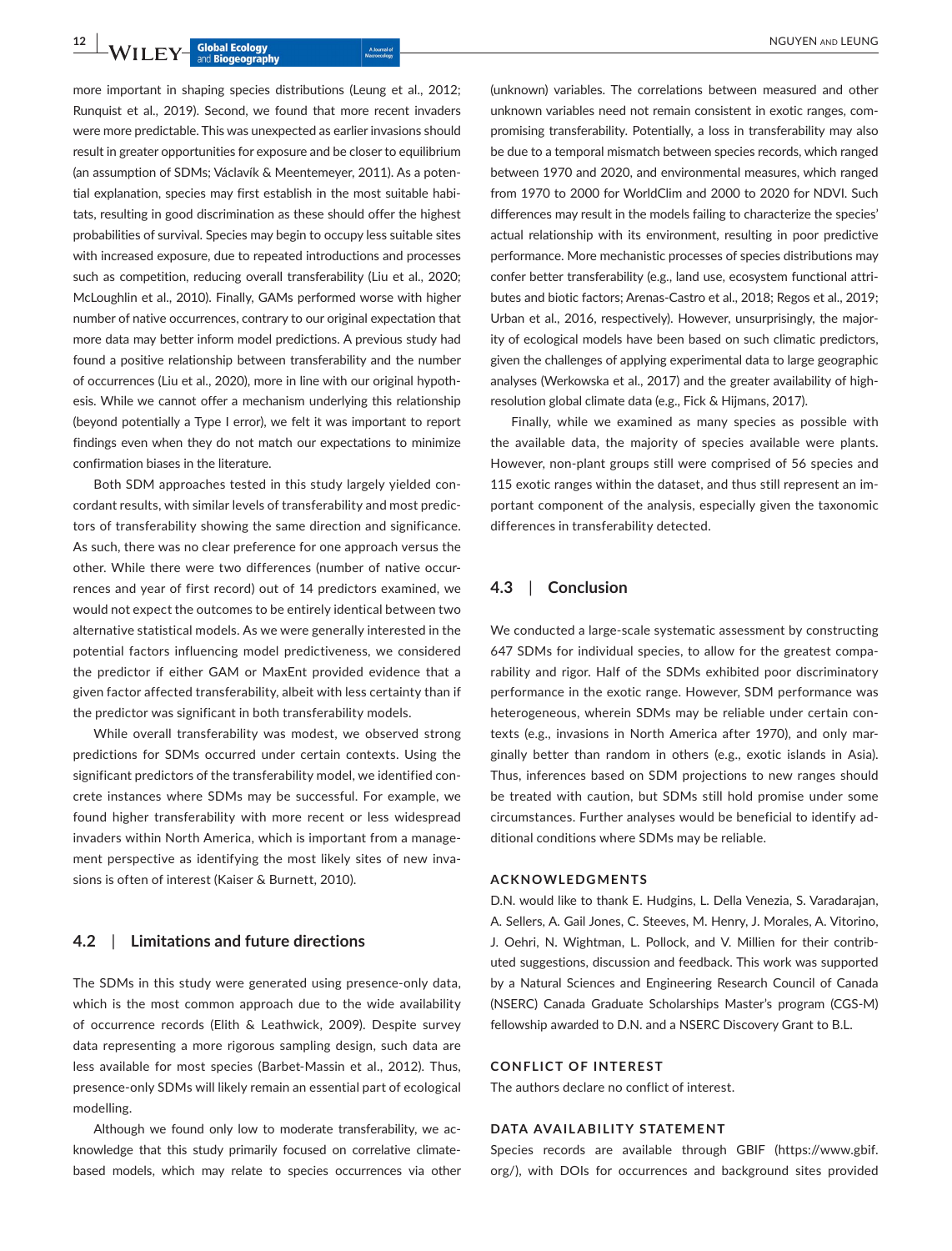in Supporting Information Text S1 and Table S3, respectively. Distributional data for invasive species are available through GISD [\(http://www.iucngisd.org/gisd/\)](http://www.iucngisd.org/gisd/) and CABI Invasive Species Compendium [\(https://www.cabi.org/isc](https://www.cabi.org/isc)). GADM Environmental Systems Research Institute (ESRI) shapefiles for global subdivisions are available from <http://gadm.org/>. Global shoreline vector for islands is available from Sayre et al. (2018) ([https://rmgsc.](https://rmgsc.cr.usgs.gov/outgoing/ecosystems/Global/) [cr.usgs.gov/outgoing/ecosystems/Global/](https://rmgsc.cr.usgs.gov/outgoing/ecosystems/Global/)). Bioclimatic and elevation data are available through WorldClim v2 ([https://www.world](https://www.worldclim.org/) [clim.org/\)](https://www.worldclim.org/). MODIS NDVI data were accessed through NASA Land Processes Distributed Active Archive Center ([https://e4ftl01.cr.usgs.](https://e4ftl01.cr.usgs.gov/MOLT/MOD13C2.006/) [gov/MOLT/MOD13C2.006/](https://e4ftl01.cr.usgs.gov/MOLT/MOD13C2.006/)). First records data for invasive species were provided by Seebens et al.'s (2017) Alien Species First Records dataset ([https://doi.org/10.5281/zenodo.3690742\)](https://doi.org/10.5281/zenodo.3690742). Gridded GDP dataset is available through Kummu et al. (2018) [\(https://doi.](https://doi.org/10.5061/dryad.dk1j0) [org/10.5061/dryad.dk1j0](https://doi.org/10.5061/dryad.dk1j0)). Code and data are available on Dryad ([https://doi.org/10.5061/dryad.gtht76hp6\)](https://doi.org/10.5061/dryad.gtht76hp6).

#### **ORCID**

*Dat Nguye[n](https://orcid.org/0000-0001-9538-4729)* <https://orcid.org/0000-0001-9538-4729>

#### **REFERENCES**

- Ahmad, R., Khuroo, A. A., Charles, B., Hamid, M., Rashid, I., & Aravind, N. A. (2019). Global distribution modelling, invasion risk assessment and niche dynamics of *Leucanthemum vulgare* (Ox-eye Daisy) under climate change. *Scientific Reports*, *9*(1), 1–15. [https://doi.](https://doi.org/10.1038/s41598-019-47859-1) [org/10.1038/s41598-019-47859-1](https://doi.org/10.1038/s41598-019-47859-1)
- Araújo, M. B., & Peterson, A. T. (2012). Uses and misuses of bioclimatic envelope modeling. *Ecology*, *93*(7), 1527–1539. [https://doi.](https://doi.org/10.1890/11-1930.1) [org/10.1890/11-1930.1](https://doi.org/10.1890/11-1930.1)
- Arenas-Castro, S., Gonçalves, J., Alves, P., Alcaraz-Segura, D., & Honrado, J. P. (2018). Assessing the multi-scale predictive ability of ecosystem functional attributes for species distribution modelling. *PLoS One*, *13*(6), e0199292. <https://doi.org/10.1371/journal.pone.0199292>
- Barbet-Massin, M., Jiguet, F., Albert, C. H., & Thuiller, W. (2012). Selecting pseudo-absences for species distribution models: How, where and how many? *Methods in Ecology and Evolution*, *3*(2), 327–338. [https://](https://doi.org/10.1111/j.2041-210X.2011.00172.x) [doi.org/10.1111/j.2041-210X.2011.00172.x](https://doi.org/10.1111/j.2041-210X.2011.00172.x)
- Barbosa, A. M., Real, R., Muñoz, A. R., & Brown, J. A. (2013). New measures for assessing model equilibrium and prediction mismatch in species distribution models. *Diversity and Distributions*, *19*(10), 1333–1338.<https://doi.org/10.1111/ddi.12100>
- Bates, D., Mächler, M., Bolker, B., & Walker, S. (2015). Fitting linear mixedeffects models using lme4. *Journal of Statistical Software*, *67*(1), 1–48.
- Beaumont, L. J., Gallagher, R. V., Thuiller, W., Downey, P. O., Leishman, M. R., & Hughes, L. (2009). Different climatic envelopes among invasive populations may lead to underestimations of current and future biological invasions. *Diversity and Distributions*, *15*(3), 409– 420. <https://doi.org/10.1111/j.1472-4642.2008.00547.x>
- Bellard, C., Cassey, P., & Blackburn, T. M. (2016). Alien species as a driver of recent extinctions. *Biology Letters*, *12*(2), 20150623. [https://doi.](https://doi.org/10.1098/rsbl.2015.0623) [org/10.1098/rsbl.2015.0623](https://doi.org/10.1098/rsbl.2015.0623)
- Bradshaw, C. J. A., Leroy, B., Bellard, C., Roiz, D., Albert, C., Fournier, A., Barbet-Massin, M., Salles, J.-M., Simard, F., & Courchamp, F. (2016). Massive yet grossly underestimated global costs of invasive insects. *Nature Communications*, *7*(1), 1–8. [https://doi.org/10.1038/](https://doi.org/10.1038/ncomms12986) [ncomms12986](https://doi.org/10.1038/ncomms12986)
- Breslow, N. E., & Clayton, D. G. (1993). Approximate inference in generalized linear mixed models. *Journal of the American Statistical Association*, *88*(421), 9–25.

and **Biogeography** 

- Brotons, L., Herrando, S., & Pla, M. (2007). Updating bird species distribution at large spatial scales: Applications of habitat modelling to data from long-term monitoring programs. *Diversity and Distributions*, *13*(3), 276–288. [https://doi.](https://doi.org/10.1111/j.1472-4642.2007.00339.x) [org/10.1111/j.1472-4642.2007.00339.x](https://doi.org/10.1111/j.1472-4642.2007.00339.x)
- Brotons, L., Thuiller, W., Araújo, M. B., & Hirzel, A. H. (2004). Presenceabsence versus presence-only modelling methods for predicting bird habitat suitability. *Ecography*, *27*(4), 437–448. [https://doi.](https://doi.org/10.1111/j.0906-7590.2004.03764.x) [org/10.1111/j.0906-7590.2004.03764.x](https://doi.org/10.1111/j.0906-7590.2004.03764.x)
- Buja, A., Hastie, T., & Tibshirani, R. (1989). Linear smoothers and additive models. *The Annals of Statistics*, *17*(2), 453–510. [https://doi.](https://doi.org/10.1214/aos/1176347115) [org/10.1214/aos/1176347115](https://doi.org/10.1214/aos/1176347115)
- CABI. (2020). *CABI invasive species compendium*. CAB International. <http://www.cabi.org/isc/>
- Capinha, C., Leung, B., & Anastácio, P. (2011). Predicting worldwide invasiveness for four major problematic decapods: An evaluation of using different calibration sets. *Ecography*, *34*(3), 448–459. [https://](https://doi.org/10.1111/j.1600-0587.2010.06369.x) [doi.org/10.1111/j.1600-0587.2010.06369.x](https://doi.org/10.1111/j.1600-0587.2010.06369.x)
- Chamberlain, S. A., & Szöcs, E. (2013). taxize: Taxonomic search and retrieval in R. *F1000Research*, *2*, 191. [https://doi.org/10.12688/](https://doi.org/10.12688/f1000research.2-191.v1) [f1000research.2-191.v1](https://doi.org/10.12688/f1000research.2-191.v1)
- Didan, K. (2015). MOD13C2 MODIS/Terra Vegetation Indices Monthly L3 Global 0.05Deg CMG V006. NASA EOSDIS Land Processes DAAC. Retrieved March 29, 2021, from [https://doi.org/10.5067/](https://doi.org/10.5067/MODIS/MOD13C2.006) [MODIS/MOD13C2.006](https://doi.org/10.5067/MODIS/MOD13C2.006)
- Elith, J. (2017). Predicting distributions of invasive species. In A. Robinson, T. Walshe, M. Burgman, & M. Nunn (Eds.), *Invasive species: Risk assessment and management* (pp. 93–129). Cambridge University Press. <https://doi.org/10.1017/9781139019606.006>
- Elith, J., Kearney, M., & Phillips, S. (2010). The art of modelling rangeshifting species. *Methods in Ecology and Evolution*, *1*(4), 330–342. <https://doi.org/10.1111/j.2041-210X.2010.00036.x>
- Elith, J., & Leathwick, J. R. (2009). Species distribution models: Ecological explanation and prediction across space and time. *Annual Review of Ecology, Evolution, and Systematics*, *40*, 677–697. [https://doi.](https://doi.org/10.1146/annurev.ecolsys.110308.120159) [org/10.1146/annurev.ecolsys.110308.120159](https://doi.org/10.1146/annurev.ecolsys.110308.120159)
- Fick, S. E., & Hijmans, R. J. (2017). WorldClim 2: New 1-km spatial resolution climate surfaces for global land areas. *International Journal of Climatology*, *37*(12), 4302–4315. [https://doi.org/10.1002/](https://doi.org/10.1002/joc.5086) [joc.5086](https://doi.org/10.1002/joc.5086)
- Fox, J., & Weisberg, S. (2019). *An R companion to applied regression*. Sage Publications.
- GBIF. (2020). *Global biodiversity information facility*. Occurrence download.<https://doi.org/10.15468/dl.g85fea>
- Global Administrative Areas. (2018). GADM database of Global Administrative Areas, version 3.6. <https://gadm.org/data.html>
- Global Invasive Species Database (GISD). (2015). *The Global Invasive Species Database*. GISD.<http://www.issg.org/database>
- Goncalves, E., Herrera, I., Duarte, M., Bustamante, R. O., Lampo, M., Velásquez, G., Sharma, G. P., & García-Rangel, S. (2014). Global invasion of *Lantana camara*: Has the climatic niche been conserved across continents? *PLoS One*, *9*(10), e111468. [https://doi.](https://doi.org/10.1371/journal.pone.0111468) [org/10.1371/journal.pone.0111468](https://doi.org/10.1371/journal.pone.0111468)
- Guisan, A., & Thuiller, W. (2005). Predicting species distribution: Offering more than simple habitat models. *Ecology Letters*, *8*(9), 993–1009. <https://doi.org/10.1111/j.1461-0248.2005.00792.x>
- Hanley, J. A., & McNeil, B. J. (1982). The meaning and use of the area under a receiver operating characteristic (ROC) curve. *Radiology*, *143*(1), 29–36.<https://doi.org/10.1148/radiology.143.1.7063747>
- Hastie, T. J., & Tibshirani, R. J. (1990). *Generalized additive models*. Chapman and Hall/CRC.
- Hijmans, R. J., Van Etten, J., Cheng, J., Mattiuzzi, M., Sumner, M., Greenberg, J. A., Lamigueiro, O. P., Bevan, A., Racine, E. B., Shortridge, A., & Hijmans, M. J. R. (2015). Package 'raster'. R Package, 734. [https://cran.r-project.org/package](https://cran.r-project.org/package=raster)=raster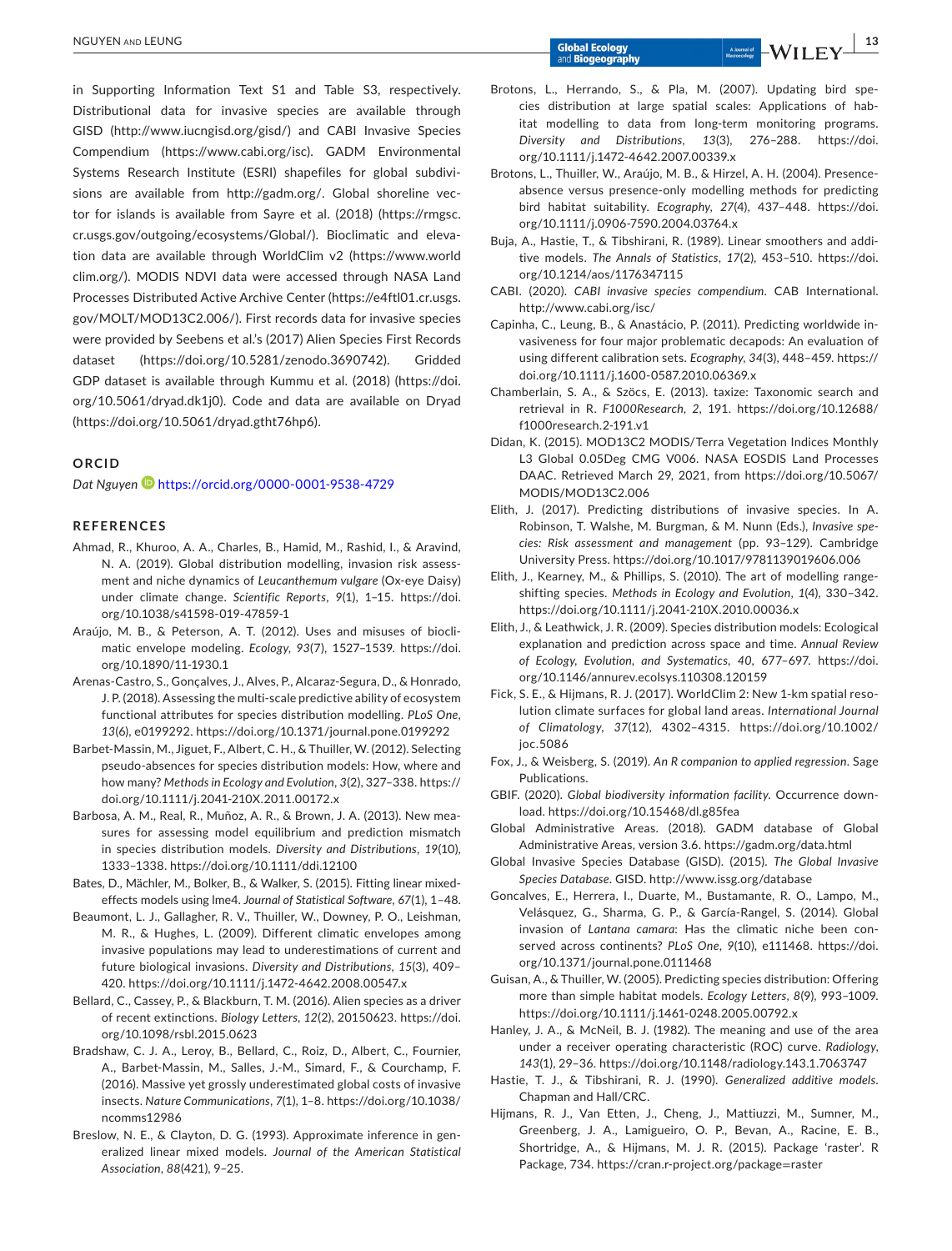**14 b**  $\overline{M}$  **i** *M*  $\overline{M}$  **Clobal Ecology and LEUNG** and LEUNG

- Hill, M. P., Gallardo, B., & Terblanche, J. S. (2017). A global assessment of climatic niche shifts and human influence in insect invasions. *Global Ecology and Biogeography*, *26*(6), 679–689.<https://doi.org/10.1111/geb.12578>
- Hirzel, A. H., Le Lay, G., Helfer, V., Randin, C., & Guisan, A. (2006). Evaluating the ability of habitat suitability models to predict species presences. *Ecological Modelling*, *199*(2), 142–152. [https://doi.](https://doi.org/10.1016/j.ecolmodel.2006.05.017) [org/10.1016/j.ecolmodel.2006.05.017](https://doi.org/10.1016/j.ecolmodel.2006.05.017)
- Hosmer, D. W. Jr., Lemeshow, S., & Sturdivant, R. X. (2013). *Applied logistic regression* (Vol. *398*). John Wiley & Sons.
- Hulme, P. E. (2007). Biological invasions in Europe: Drivers, pressures, states, impacts and responses. *Biodiversity under Threat*, *25*, 56–80.
- Jiménez-Valverde, A. (2012). Insights into the area under the receiver operating characteristic curve (AUC) as a discrimination measure in species distribution modelling. *Global Ecology and Biogeography*, *21*(4), 498–507. <https://doi.org/10.1111/j.1466-8238.2011.00683.x>
- Kaiser, B. A., & Burnett, K. M. (2010). Spatial economic analysis of early detection and rapid response strategies for an invasive species. *Resource and Energy Economics*, *32*(4), 566–585. [https://doi.](https://doi.org/10.1016/j.reseneeco.2010.04.007) [org/10.1016/j.reseneeco.2010.04.007](https://doi.org/10.1016/j.reseneeco.2010.04.007)
- Kier, G., Kreft, H., Lee, T. M., Jetz, W., Ibisch, P. L., Nowicki, C., Mutke, J., & Barthlott, W. (2009). A global assessment of endemism and species richness across island and mainland regions. *Proceedings of the National Academy of Sciences of the USA*, *106*(23), 9322–9327. <https://doi.org/10.1073/pnas.0810306106>
- Kock, N., & Lynn, G. (2012). Lateral collinearity and misleading results in variance-based SEM: An illustration and recommendations. *Journal of the Association for Information Systems*, *13*(7), 546–580. [https://](https://doi.org/10.17705/1jais.00302) [doi.org/10.17705/1jais.00302](https://doi.org/10.17705/1jais.00302)
- Kummu, M., Taka, M., & Guillaume, J. H. (2018). Gridded global datasets for gross domestic product and Human Development Index over 1990–2015. *Scientific Data*, *5*, 180004. [https://doi.org/10.1038/](https://doi.org/10.1038/sdata.2018.4) [sdata.2018.4](https://doi.org/10.1038/sdata.2018.4)
- Lenzner, B., Latombe, G., Capinha, C., Bellard, C., Courchamp, F., Diagne, C., Dullinger, S., Golivets, M., Irl, S. D. H., Kühn, I., Leung, B., Liu, C., Moser, D., Roura-Pascual, N., Seebens, H., Turbelin, A., Weigelt, P., & Essl, F. (2020). What will the future bring for biological invasions on Islands? An expert-based assessment. *Frontiers in Ecology and Evolution*, *8*, 1–16.
- Leung, B., Roura-Pascual, N., Bacher, S., Heikkilä, J., Brotons, L., Burgman, M. A., Dehnen-Schmutz, K., Essl, F., Hulme, P. E., Richardson, D. M., Sol, D., & Vilà, M. (2012). TEASIng apart alien species risk assessments: A framework for best practices. *Ecology Letters*, *15*(12), 1475–1493.<https://doi.org/10.1111/ele.12003>
- Liu, C., Wolter, C., Xian, W., & Jeschke, J. M. (2020). Species distribution models have limited spatial transferability for invasive species. *Ecology Letters*, *23*(11), 1682–1692.<https://doi.org/10.1111/ele.13577>
- Lobo, J. M., Jiménez-Valverde, A., & Real, R. (2007). AUC: A misleading measure of the performance of predictive distribution models. *Global Ecology and Biogeography*, *17*(2), 145–151. [https://doi.](https://doi.org/10.1111/j.1466-8238.2007.00358.x) [org/10.1111/j.1466-8238.2007.00358.x](https://doi.org/10.1111/j.1466-8238.2007.00358.x)
- Lockwood, J. L., Cassey, P., & Blackburn, T. (2005). The role of propagule pressure in explaining species invasions. *Trends in Ecology & Evolution*, *20*(5), 223–228. <https://doi.org/10.1016/j.tree.2005.02.004>
- Lozier, J. D., & Mills, N. J. (2011). Predicting the potential invasive range of light brown apple moth (*Epiphyas postvittana*) using biologically informed and correlative species distribution models. *Biological Invasions*, *13*(10), 2409.<https://doi.org/10.1007/s10530-011-0052-5>
- Lunetta, R. S., Knight, J. F., Ediriwickrema, J., Lyon, J. G., & Worthy, L. D. (2006). Land-cover change detection using multi-temporal MODIS NDVI data. *Remote Sensing of Environment*, *105*(2), 142–154. [https://](https://doi.org/10.1016/j.rse.2006.06.018) [doi.org/10.1016/j.rse.2006.06.018](https://doi.org/10.1016/j.rse.2006.06.018)
- McLoughlin, P. D., Morris, D. W., Fortin, D., Vander Wal, E., & Contasti, A. L. (2010). Considering ecological dynamics in resource selection functions. *Journal of Animal Ecology*, *79*(1), 4–12. [https://doi.](https://doi.org/10.1111/j.1365-2656.2009.01613.x) [org/10.1111/j.1365-2656.2009.01613.x](https://doi.org/10.1111/j.1365-2656.2009.01613.x)
- Merow, C., Smith, M. J., Edwards, T. C., Guisan, A., McMahon, S. M., Normand, S., Thuiller, W., Wüest, R. O., Zimmermann, N. E., & Elith,

J. (2014). What do we gain from simplicity versus complexity in species distribution models? *Ecography*, *37*(12), 1267–1281. [https://doi.](https://doi.org/10.1111/ecog.00845) [org/10.1111/ecog.00845](https://doi.org/10.1111/ecog.00845)

- Morán-Ordóñez, A., Lahoz-Monfort, J. J., Elith, J., & Wintle, B. A. (2017). Evaluating 318 continental-scale species distribution models over a 60-year prediction horizon: What factors influence the reliability of predictions? *Global Ecology and Biogeography*, *26*(3), 371–384. <https://doi.org/10.1111/geb.12545>
- Morlini, I. (2006). On multicollinearity and concurvity in some nonlinear multivariate models. *Statistical Methods and Applications*, *15*(1), 3– 26.<https://doi.org/10.1007/s10260-006-0005-9>
- Nakagawa, S., Johnson, P. C., & Schielzeth, H. (2017). The coefficient of determination R 2 and intra-class correlation coefficient from generalized linear mixed-effects models revisited and expanded. *Journal of the Royal Society Interface*, *14*(134), 20170213.
- Pearce, J. L., & Boyce, M. S. (2005). Modelling distribution and abundance with presence-only data. *Journal of Applied Ecology*, *43*(3), 405–412.<https://doi.org/10.1111/j.1365-2664.2005.01112.x>
- Pearson, K. (1901). LIII. On lines and planes of closest fit to systems of points in space. *The London, Edinburgh, and Dublin Philosophical Magazine and Journal of Science*, *2*(11), 559–572.
- Peterson, A. T., Papes, M., & Kluza, D. A. (2003). Predicting the potential invasive distributions of four alien plant species in North America. *Weed Science*, *51*(6), 863–868. <https://doi.org/10.1614/P2002-081>
- Petitpierre, B., Broennimann, O., Kueffer, C., Daehler, C., & Guisan, A. (2017). Selecting predictors to maximize the transferability of species distribution models: Lessons from cross-continental plant invasions. *Global Ecology and Biogeography*, *26*(3), 275–287. [https://doi.](https://doi.org/10.1111/geb.12530) [org/10.1111/geb.12530](https://doi.org/10.1111/geb.12530)
- Petitpierre, B., Kueffer, C., Broennimann, O., Randin, C., Daehler, C., & Guisan, A. (2012). Climatic niche shifts are rare among terrestrial plant invaders. *Science*, *335*(6074), 1344–1348.
- Pettorelli, N., Ryan, S., Mueller, T., Bunnefeld, N., Jędrzejewska, B., Lima, M., & Kausrud, K. (2011). The Normalized Difference Vegetation Index (NDVI): Unforeseen successes in animal ecology. *Climate Research*, *46*(1), 15–27. <https://doi.org/10.3354/cr00936>
- Phillips, S. J. (2017). maxnet: Fitting 'Maxent' species distribution models with 'glmnet'. R package version 0.1.2. [https://CRAN.R-proje](https://CRAN.R-project.org/package=maxnet) [ct.org/package](https://CRAN.R-project.org/package=maxnet)=maxnet
- Phillips, S. J., Anderson, R. P., & Schapire, R. E. (2006). Maximum entropy modeling of species geographic distributions. *Ecological Modelling*, *190*(3–4), 231–259. <https://doi.org/10.1016/j.ecolmodel.2005.03.026>
- Phillips, S. J., & Dudík, M. (2008). Modeling of species distributions with Maxent: New extensions and a comprehensive evaluation. *Ecography*, *31*(2), 161–175. <https://doi.org/10.1111/j.0906-7590.2008.5203.x>
- Phillips, S. J., Dudík, M., Elith, J., Graham, C. H., Lehmann, A., Leathwick, J., & Ferrier, S. (2009). Sample selection bias and presence-only distribution models: Implications for background and pseudo-absence data. *Ecological Applications*, *19*(1), 181–197. <https://doi.org/10.1890/07-2153.1>
- Pyšek, P., Richardson, D. M., Pergl, J., Jarošík, V., Sixtova, Z., & Weber, E. (2008). Geographical and taxonomic biases in invasion ecology. *Trends in Ecology & Evolution*, *23*(5), 237–244. [https://doi.](https://doi.org/10.1016/j.tree.2008.02.002) [org/10.1016/j.tree.2008.02.002](https://doi.org/10.1016/j.tree.2008.02.002)
- R Core Team. (2019). *R: A language and environment for statistical computing*. R Foundation for Statistical Computing.<https://www.R-project.org/>
- Regos, A., Gagne, L., Alcaraz-Segura, D., Honrado, J. P., & Domínguez, J. (2019). Effects of species traits and environmental predictors on performance and transferability of ecological niche models. *Scientific Reports*, *9*(1), 1–14. <https://doi.org/10.1038/s41598-019-40766-5>
- Riley, S. J., DeGloria, S. D., & Elliot, R. (1999). Index that quantifies topographic heterogeneity. *Intermountain Journal of Sciences*, *5*(1–4), 23–27.
- Runquist, R. D. B., Lake, T., Tiffin, P., & Moeller, D. A. (2019). Species distribution models throughout the invasion history of Palmer amaranth predict regions at risk of future invasion and reveal challenges with modeling rapidly shifting geographic ranges. *Scientific Reports*, *9*(1), 1–12.